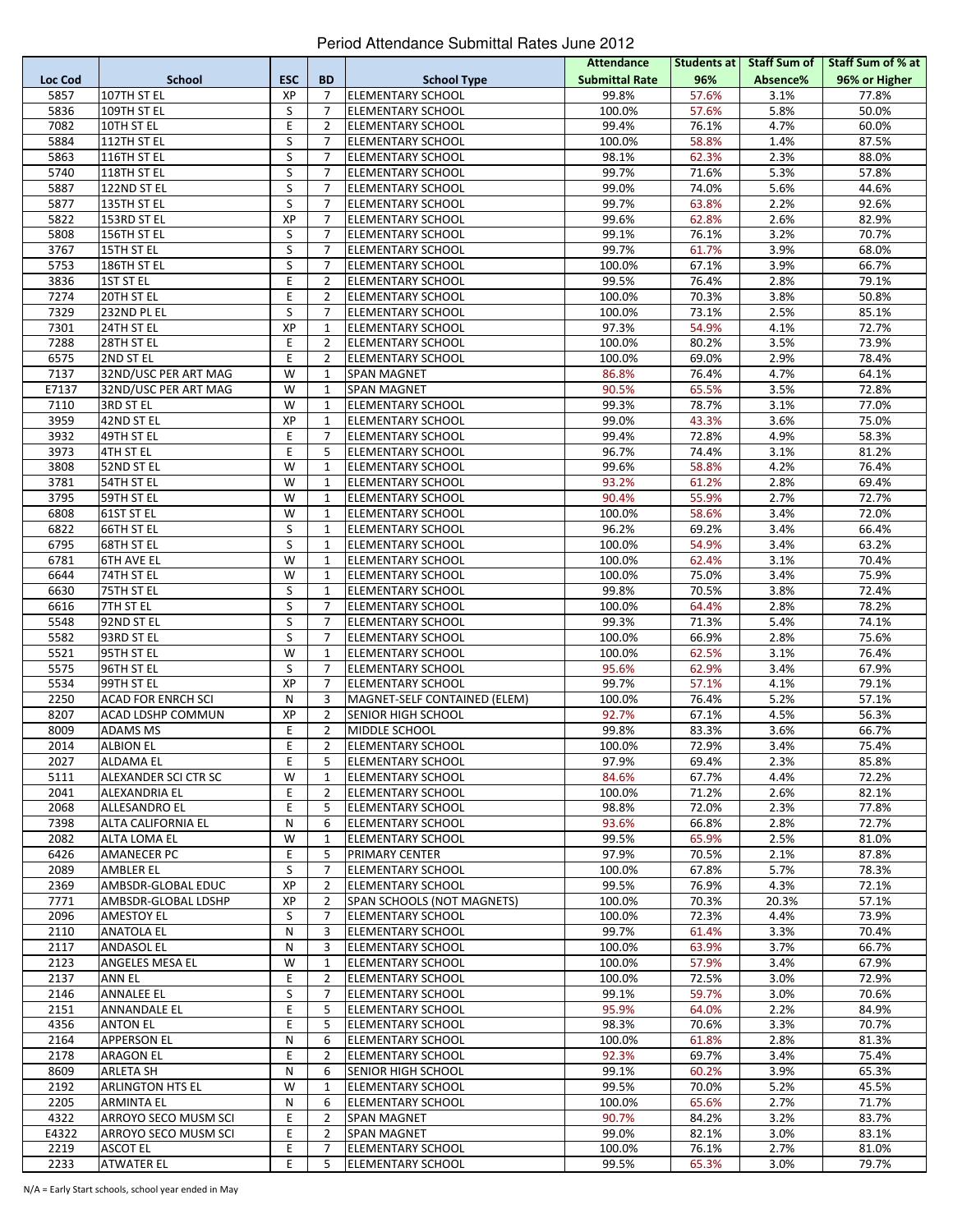|         |                             |            |                |                                | <b>Attendance</b>     | Students at |          | Staff Sum of Staff Sum of % at |
|---------|-----------------------------|------------|----------------|--------------------------------|-----------------------|-------------|----------|--------------------------------|
| Loc Cod | <b>School</b>               | <b>ESC</b> | <b>BD</b>      | <b>School Type</b>             | <b>Submittal Rate</b> | 96%         | Absence% | 96% or Higher                  |
| 8028    | <b>AUDUBON MS</b>           | W          | $\mathbf{1}$   | MIDDLE SCHOOL                  | 94.9%                 | 64.0%       | 3.5%     | 78.8%                          |
| 4685    | <b>AURORA EL</b>            | E          | 7              | <b>ELEMENTARY SCHOOL</b>       | 100.0%                | 73.4%       | 4.3%     | 81.8%                          |
| 2247    | <b>AVALON GARDENS EL</b>    | S          | 7              | <b>ELEMENTARY SCHOOL</b>       | 100.0%                | 56.7%       | 1.8%     | 88.1%                          |
|         |                             |            |                |                                |                       |             |          | 59.5%                          |
| 6886    | <b>BACA ARTS ACAD</b>       | S          | 7              | <b>ELEMENTARY SCHOOL</b>       | 100.0%                | 66.3%       | 5.5%     |                                |
| 4020    | <b>BAKEWELL PC</b>          | S          | $\mathbf{1}$   | PRIMARY CENTER                 | 100.0%                | 56.6%       | 5.1%     | 64.4%                          |
| 2269    | <b>BALBOA G/HA MAG</b>      | N          | 3              | MAGNET-SELF CONTAINED (ELEM)   | 97.4%                 | 84.2%       | 2.8%     | 80.7%                          |
| 2274    | <b>BALDWIN HILLS EL</b>     | W          | $\mathbf{1}$   | <b>ELEMENTARY SCHOOL</b>       | 100.0%                | 68.9%       | 1.8%     | 94.7%                          |
| 8038    | <b>BANCROFT MS</b>          | W          | 1              | MIDDLE SCHOOL                  | 90.6%                 | 83.1%       | 3.9%     | 64.0%                          |
| 2288    | <b>BANDINI EL</b>           | S          | 7              | <b>ELEMENTARY SCHOOL</b>       | 99.5%                 | 62.8%       | 4.2%     | 64.4%                          |
| 8529    | <b>BANNING SH</b>           | XP         | 7              | SENIOR HIGH SCHOOL             | 93.2%                 | 75.6%       | 3.3%     | 73.6%                          |
| 5562    | <b>BARRETT EL</b>           | S          | $\overline{7}$ | <b>ELEMENTARY SCHOOL</b>       | 100.0%                | 65.0%       | 4.7%     | 58.3%                          |
|         |                             |            |                |                                |                       |             |          |                                |
| 2315    | <b>BARTON HILL EL</b>       | S          | 7              | <b>ELEMENTARY SCHOOL</b>       | 99.5%                 | 64.2%       | 2.6%     | 83.0%                          |
| 2323    | <b>BASSETT EL</b>           | N          | 3              | ELEMENTARY SCHOOL              | 100.0%                | 72.3%       | 2.1%     | 90.5%                          |
| 2329    | <b>BEACHY EL</b>            | ${\sf N}$  | 6              | <b>ELEMENTARY SCHOOL</b>       | 99.7%                 | 66.7%       | 3.5%     | 75.3%                          |
| 2335    | <b>BECKFORD CHTR ENR ST</b> | ${\sf N}$  | 3              | <b>ELEMENTARY SCHOOL</b>       | 100.0%                | 71.6%       | 2.2%     | 88.7%                          |
| 2342    | <b>BEETHOVEN EL</b>         | W          | 4              | ELEMENTARY SCHOOL              | 100.0%                | 70.7%       | 3.3%     | 68.8%                          |
| 8536    | <b>BELL SH</b>              | S          | 5              | SENIOR HIGH SCHOOL             | 97.2%                 | 52.5%       | 3.0%     | 75.3%                          |
| 3577    | <b>BELLINGHAM PC</b>        | ${\sf N}$  | 3              | PRIMARY CENTER                 | 100.0%                | 50.0%       | 2.6%     | 66.7%                          |
| 8543    | <b>BELMONT SH</b>           | XP         | $\overline{2}$ | SENIOR HIGH SCHOOL             | 95.8%                 | 56.5%       | 3.7%     | 79.8%                          |
|         |                             |            |                |                                |                       |             |          |                                |
| 2397    | <b>BELVEDERE EL</b>         | E          | 5              | <b>ELEMENTARY SCHOOL</b>       | 100.0%                | 76.2%       | 4.2%     | 59.9%                          |
| 8047    | <b>BELVEDERE MS</b>         | E          | 5              | MIDDLE SCHOOL                  | 100.0%                | 80.5%       | 2.6%     | 85.0%                          |
| 8057    | <b>BERENDO MS</b>           | E          | $\overline{2}$ | MIDDLE SCHOOL                  | 97.6%                 | 76.8%       | 2.8%     | 87.1%                          |
| 8696    | <b>BERNSTEIN SH</b>         | XP         | 4              | SENIOR HIGH SCHOOL             | 87.8%                 | 53.6%       | 3.4%     | 67.5%                          |
| 2438    | <b>BERTRAND EL</b>          | ${\sf N}$  | 3              | <b>ELEMENTARY SCHOOL</b>       | 100.0%                | 72.2%       | 4.8%     | 64.3%                          |
| 8060    | <b>BETHUNE MS</b>           | S          | $\mathbf{1}$   | MIDDLE SCHOOL                  | 100.0%                | 59.0%       | 1.8%     | 86.4%                          |
| 2470    | <b>BLYTHE EL</b>            | ${\sf N}$  | 3              | <b>ELEMENTARY SCHOOL</b>       | 99.6%                 | 64.0%       | 8.8%     | 52.0%                          |
|         |                             |            |                |                                |                       |             |          |                                |
| 2473    | <b>BONITA EL</b>            | S          | $\overline{7}$ | <b>ELEMENTARY SCHOOL</b>       | 92.3%                 | 67.1%       | 3.0%     | 76.9%                          |
| 2479    | <b>BRADDOCK DRIVE EL</b>    | W          | 4              | <b>ELEMENTARY SCHOOL</b>       | 99.6%                 | 67.8%       | 2.9%     | 83.3%                          |
| 7123    | BRADLEY GLBL AWR MAG        | W          | $\mathbf{1}$   | MAGNET-SELF CONTAINED (ELEM)   | 80.1%                 | 52.9%       | 3.3%     | 79.2%                          |
| 2486    | <b>BRAINARD EL</b>          | ${\sf N}$  | 6              | <b>ELEMENTARY SCHOOL</b>       | 100.0%                | 63.2%       | 2.6%     | 84.0%                          |
| 8754    | <b>BRAVO MEDICAL MAG</b>    | E          | $\overline{2}$ | MAGNET-SELF CONTAINED (SENIOR) | 97.0%                 | 79.6%       | 1.8%     | 92.7%                          |
| 2493    | <b>BREED EL</b>             | E          | $\overline{2}$ | ELEMENTARY SCHOOL              | 100.0%                | 69.3%       | 3.0%     | 73.5%                          |
| 2507    | BRENTWOOD SCI MAG           | W          | 4              | MAGNET-SELF CONTAINED (ELEM)   | 100.0%                | 71.0%       | 2.8%     | 75.5%                          |
| 2521    | <b>BRIDGE EL</b>            | E          | $\overline{2}$ | <b>ELEMENTARY SCHOOL</b>       | 99.2%                 | 66.2%       | 2.8%     | 78.2%                          |
|         |                             |            |                |                                |                       |             |          |                                |
| 7164    | <b>BRIGHT EL</b>            | W          | $\mathbf{1}$   | ELEMENTARY SCHOOL              | 99.7%                 | 83.2%       | 3.0%     | 73.7%                          |
| 2527    | <b>BROAD AVE EL</b>         | S          | $\overline{7}$ | <b>ELEMENTARY SCHOOL</b>       | 100.0%                | 63.9%       | 1.2%     | 96.1%                          |
| 2530    | <b>BROADACRES EL</b>        | S          | $\overline{7}$ | <b>ELEMENTARY SCHOOL</b>       | 96.2%                 | 60.7%       | 1.9%     | 88.9%                          |
| 3829    | <b>BROADOUS EL</b>          | N          | 6              | ELEMENTARY SCHOOL              | 100.0%                | 65.2%       | 2.6%     | 78.1%                          |
| 2534    | <b>BROADWAY EL</b>          | W          | 4              | <b>ELEMENTARY SCHOOL</b>       | 100.0%                | 67.4%       | 4.6%     | 82.9%                          |
| 2548    | <b>BROCKTON EL</b>          | W          | 4              | <b>ELEMENTARY SCHOOL</b>       | 98.9%                 | 65.2%       | 3.6%     | 88.4%                          |
| 2562    | <b>BROOKLYN AVE EL</b>      | E          | 5              | SPAN SCHOOLS (NOT MAGNETS)     | 90.4%                 | 80.2%       | 3.0%     | 74.2%                          |
| E2562   |                             | E          | 5              |                                | 99.6%                 |             |          |                                |
|         | <b>BROOKLYN AVE EL</b>      |            |                | SPAN SCHOOLS (NOT MAGNETS)     |                       | 72.0%       | 2.3%     | 81.1%                          |
| 2589    | <b>BRYSON EL</b>            | S          | 5              | <b>ELEMENTARY SCHOOL</b>       | 95.6%                 | 75.5%       | 3.5%     | 73.8%                          |
| 2603    | <b>BUCHANAN EL</b>          | E          | 5              | <b>ELEMENTARY SCHOOL</b>       | 99.0%                 | 59.3%       | 3.2%     | 80.6%                          |
| 2616    | <b>BUDLONG EL</b>           | W          | $\mathbf{1}$   | <b>ELEMENTARY SCHOOL</b>       | 100.0%                | 69.5%       | 3.0%     | 85.9%                          |
| 2630    | <b>BURBANK EL</b>           | Ν          | 3              | <b>ELEMENTARY SCHOOL</b>       | 100.0%                | 71.3%       | 2.8%     | 72.2%                          |
| 8066    | <b>BURBANK MS</b>           | E          | 5              | MIDDLE SCHOOL                  | 100.0%                | 70.3%       | 3.2%     | 83.5%                          |
| 8075    | <b>BURROUGHS MS</b>         | W          | $\mathbf{1}$   | MIDDLE SCHOOL                  | 95.1%                 | 77.3%       | 2.8%     | 76.5%                          |
| 2658    | <b>BURTON EL</b>            | Ν          | 6              | <b>ELEMENTARY SCHOOL</b>       | 100.0%                | 70.3%       | 3.6%     | 70.0%                          |
| 2671    | <b>BUSHNELL WAY EL</b>      | E          | 5              | <b>ELEMENTARY SCHOOL</b>       | 99.6%                 | 66.9%       | 3.0%     | 75.3%                          |
| 8080    |                             | N          | 6              | MIDDLE SCHOOL                  | 100.0%                | 67.6%       | 3.4%     | 75.0%                          |
|         | <b>BYRD MS</b>              |            |                |                                |                       |             |          |                                |
| 2685    | <b>CABRILLO EL</b>          | S          | $\overline{7}$ | <b>ELEMENTARY SCHOOL</b>       | 100.0%                | 56.6%       | 1.3%     | 96.9%                          |
| 2699    | <b>CAHUENGA EL</b>          | E          | $\overline{2}$ | <b>ELEMENTARY SCHOOL</b>       | 99.1%                 | 77.3%       | 3.1%     | 80.0%                          |
| 2704    | <b>CALABASH EL</b>          | Ν          | 4              | ELEMENTARY SCHOOL              | 100.0%                | 72.4%       | 5.8%     | 65.0%                          |
| 2706    | <b>CALAHAN EL</b>           | N          | 3              | <b>ELEMENTARY SCHOOL</b>       | 91.7%                 | 66.8%       | 1.5%     | 93.2%                          |
| 2712    | <b>CALVERT EL</b>           | N          | 4              | <b>ELEMENTARY SCHOOL</b>       | 95.7%                 | 56.5%       | 2.3%     | 85.7%                          |
| 2726    | <b>CAMELLIA EL</b>          | Ν          | 6              | ELEMENTARY SCHOOL              | 100.0%                | 64.7%       | 3.2%     | 72.8%                          |
| 2740    | <b>CANFIELD EL</b>          | W          | $\mathbf{1}$   | <b>ELEMENTARY SCHOOL</b>       | 100.0%                | 66.3%       | 3.1%     | 76.5%                          |
| 2753    | CANOGA PARK EL              | N          | 3              | <b>ELEMENTARY SCHOOL</b>       | 100.0%                | 70.7%       | 3.4%     | 75.0%                          |
|         |                             |            |                |                                |                       |             |          |                                |
| 8571    | <b>CANOGA PARK SH</b>       | Ν          | 3              | SENIOR HIGH SCHOOL             | #N/A                  | 54.2%       | 5.1%     | 57.1%                          |
| 2767    | <b>CANTARA EL</b>           | Ν          | 3              | <b>ELEMENTARY SCHOOL</b>       | 100.0%                | 72.0%       | 4.1%     | 64.6%                          |
| 2781    | <b>CANTERBURY EL</b>        | N          | 6              | <b>ELEMENTARY SCHOOL</b>       | 100.0%                | 72.1%       | 2.9%     | 77.7%                          |
| 2795    | <b>CANYON EL</b>            | W          | 4              | ELEMENTARY SCHOOL              | 98.6%                 | 60.0%       | 4.5%     | 82.9%                          |
| 2802    | <b>CAPISTRANO EL</b>        | N          | 3              | ELEMENTARY SCHOOL              | 100.0%                | 59.5%       | 3.0%     | 79.2%                          |
| 7401    | <b>CARDENAS EL</b>          | N          | 6              | <b>ELEMENTARY SCHOOL</b>       | 100.0%                | 63.7%       | 2.5%     | 80.0%                          |
| 8090    | <b>CARNEGIE MS</b>          | S          | $\overline{7}$ | MIDDLE SCHOOL                  | 98.8%                 | 69.4%       | 4.2%     | 57.4%                          |
| 2815    | CAROLDALE LRNG COMM         | S          | $\overline{7}$ | SPAN SCHOOLS (NOT MAGNETS)     | 99.9%                 | 73.7%       | 4.4%     | 62.3%                          |
|         |                             |            |                |                                |                       |             |          |                                |
| E2815   | CAROLDALE LRNG COMM         | S          | $\overline{7}$ | SPAN SCHOOLS (NOT MAGNETS)     | 100.0%                | 60.3%       | 2.8%     | 74.5%                          |
| 2822    | <b>CARPENTER EL</b>         | ${\sf N}$  | 3              | ELEMENTARY SCHOOL              | 100.0%                | 64.8%       | 3.7%     | 73.9%                          |
| 2836    | <b>CARSON EL</b>            | S          | 7              | <b>ELEMENTARY SCHOOL</b>       | 96.8%                 | 69.0%       | 1.6%     | 85.4%                          |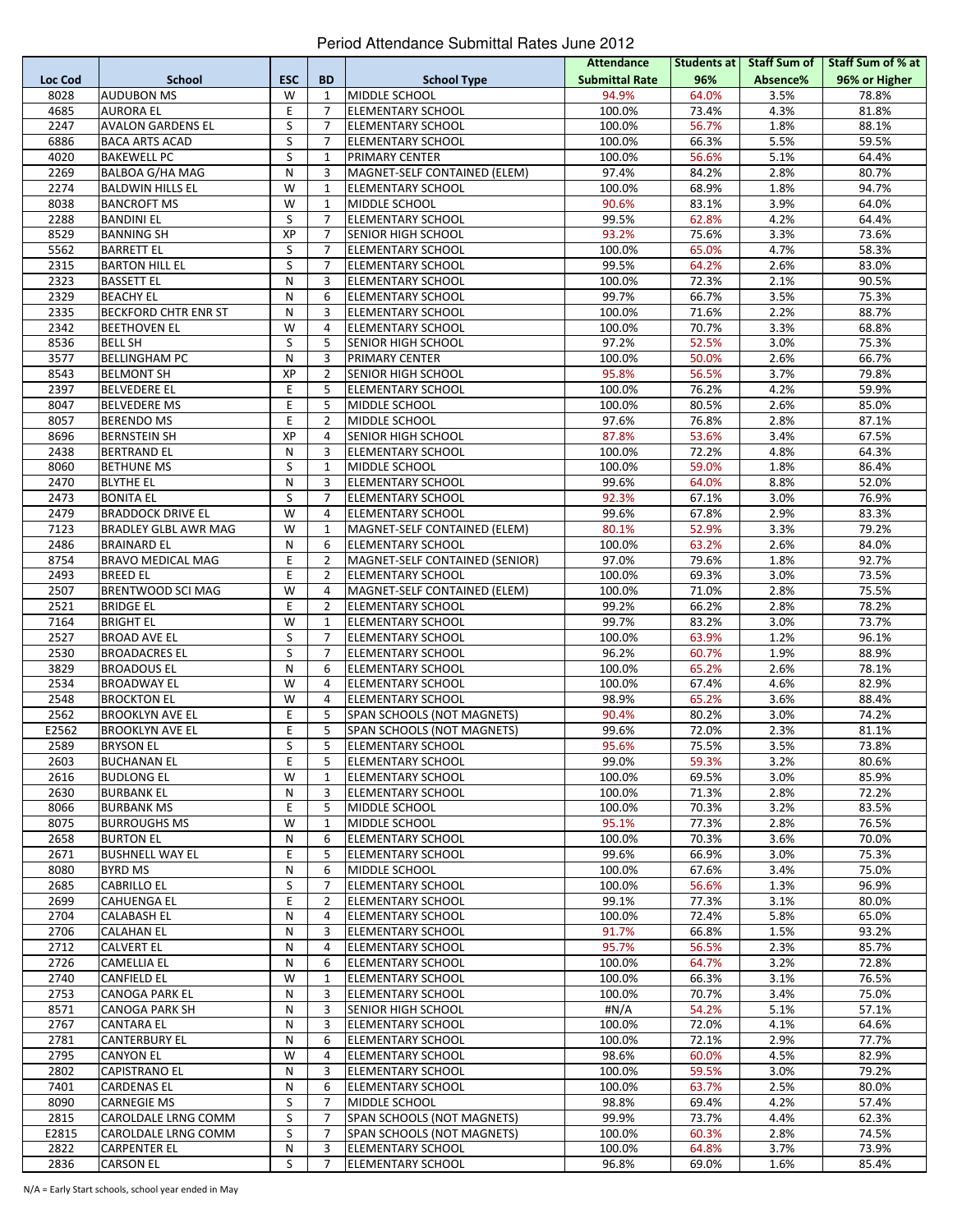|         |                           |            |                |                              | <b>Attendance</b>     | Students at |          | Staff Sum of Staff Sum of % at |
|---------|---------------------------|------------|----------------|------------------------------|-----------------------|-------------|----------|--------------------------------|
| Loc Cod | <b>School</b>             | <b>ESC</b> | <b>BD</b>      | <b>School Type</b>           | <b>Submittal Rate</b> | 96%         | Absence% | 96% or Higher                  |
| 8575    | <b>CARSON SH</b>          | XP         | $\overline{7}$ | SENIOR HIGH SCHOOL           | 92.3%                 | 64.0%       | 2.4%     | 86.4%                          |
| 2939    | CARSON-GORE ACADEMY       | W          | $\mathbf{1}$   | <b>ELEMENTARY SCHOOL</b>     | 100.0%                | 64.8%       | 3.6%     | 72.7%                          |
| 2849    | <b>CARTHAY CENTER EL</b>  | W          | $\mathbf{1}$   | <b>ELEMENTARY SCHOOL</b>     | 100.0%                | 64.5%       | 2.8%     | 75.7%                          |
|         |                           |            |                |                              |                       |             |          |                                |
| 8094    | <b>CARVER MS</b>          | XP         | 7              | MIDDLE SCHOOL                | 94.5%                 | 64.5%       | 3.2%     | 72.7%                          |
| 2863    | <b>CASTELAR EL</b>        | E          | $\overline{2}$ | <b>ELEMENTARY SCHOOL</b>     | 97.6%                 | 84.8%       | 3.5%     | 75.9%                          |
| 2877    | <b>CASTLE HTS EL</b>      | W          | 1              | <b>ELEMENTARY SCHOOL</b>     | 99.0%                 | 67.2%       | 3.3%     | 85.2%                          |
| 2881    | CASTLEBAY LN EL           | ${\sf N}$  | 3              | ELEMENTARY SCHOOL            | 100.0%                | 74.0%       | 4.3%     | 65.5%                          |
| 8045    | <b>CASTRO MS</b>          | XP         | $\overline{2}$ | MIDDLE SCHOOL                | 96.7%                 | 71.1%       | 2.4%     | 83.6%                          |
| 2890    | <b>CATSKILL EL</b>        | S          | 7              | <b>ELEMENTARY SCHOOL</b>     | 100.0%                | 68.3%       | 2.8%     | 83.3%                          |
| 2945    |                           | W          |                |                              |                       |             |          |                                |
|         | <b>CENTURY PARK EL</b>    |            | $\mathbf{1}$   | ELEMENTARY SCHOOL            | 100.0%                | 51.8%       | 4.2%     | 66.7%                          |
| 2959    | <b>CHANDLER EL</b>        | ${\sf N}$  | 3              | <b>ELEMENTARY SCHOOL</b>     | 99.7%                 | 66.8%       | 5.3%     | 50.3%                          |
| 2986    | <b>CHAPMAN EL</b>         | S          | 7              | <b>ELEMENTARY SCHOOL</b>     | 99.6%                 | 64.9%       | 3.2%     | 71.8%                          |
| 3002    | <b>CHARNOCK ROAD EL</b>   | W          | $\mathbf{1}$   | ELEMENTARY SCHOOL            | 100.0%                | 63.6%       | 2.9%     | 71.4%                          |
| 3014    | <b>CHASE EL</b>           | N          | 6              | <b>ELEMENTARY SCHOOL</b>     | 97.4%                 | 66.5%       | 4.2%     | 68.6%                          |
| 3027    | <b>CHATSWORTH PARK EL</b> | N          | 3              | <b>ELEMENTARY SCHOOL</b>     | 100.0%                | 61.5%       | 5.8%     | 60.0%                          |
| 8583    | <b>CHATSWORTH SH</b>      | N          | 3              | SENIOR HIGH SCHOOL           | #N/A                  | 57.4%       | 3.2%     | 70.5%                          |
|         |                           |            |                |                              |                       |             |          |                                |
| 7640    | <b>CHAVEZ EL</b>          | E          | $\overline{2}$ | <b>ELEMENTARY SCHOOL</b>     | 100.0%                | 67.5%       | 3.9%     | 66.3%                          |
| 7715    | <b>CHAVEZ LA-ARTES</b>    | XP         | 6              | SENIOR HIGH SCHOOL           | 98.2%                 | 60.9%       | 5.0%     | 58.2%                          |
| 7717    | CHAVEZ LA-ASE             | XP         | 6              | SENIOR HIGH SCHOOL           | 84.9%                 | 69.0%       | 3.6%     | 68.2%                          |
| 7716    | CHAVEZ LA-SJ HUM AC       | XP         | 6              | SENIOR HIGH SCHOOL           | 100.0%                | 64.3%       | 4.6%     | 54.3%                          |
| 8901    | CHAVEZ LA-TCHR PREP       | N          | 6              | SENIOR HIGH SCHOOL           | 98.0%                 | 47.5%       | 4.2%     | 55.7%                          |
| 3041    | <b>CHEREMOYA EL</b>       | W          | 4              | <b>ELEMENTARY SCHOOL</b>     | 97.9%                 | 60.4%       | 4.0%     | 66.7%                          |
|         |                           |            |                |                              |                       |             |          |                                |
| 3068    | <b>CIENEGA EL</b>         | W          | $\mathbf{1}$   | <b>ELEMENTARY SCHOOL</b>     | 99.5%                 | 64.6%       | 4.2%     | 68.6%                          |
| 3082    | <b>CIMARRON EL</b>        | W          | 1              | <b>ELEMENTARY SCHOOL</b>     | 91.8%                 | 57.2%       | 4.2%     | 59.7%                          |
| 3096    | <b>CITY TERRACE EL</b>    | E          | 5              | <b>ELEMENTARY SCHOOL</b>     | 100.0%                | 76.1%       | 2.7%     | 73.3%                          |
| 8500    | <b>CIVITAS LEADERSHIP</b> | XP         | $\overline{2}$ | SENIOR HIGH SCHOOL           | 100.0%                | 54.4%       | 4.4%     | 50.5%                          |
| 8590    | <b>CLEVELAND SH</b>       | N          | 3              | SENIOR HIGH SCHOOL           | #N/A                  | 72.3%       | 2.0%     | 85.7%                          |
| 3110    | <b>CLIFFORD EL</b>        | E          | 5              | <b>ELEMENTARY SCHOOL</b>     | 99.0%                 | 64.3%       | 3.7%     | 60.7%                          |
| 8062    | <b>CLINTON MS</b>         | E          | $\overline{2}$ | MIDDLE SCHOOL                | 100.0%                | 76.8%       | 2.3%     | 85.3%                          |
|         |                           |            |                |                              |                       |             |          |                                |
| 3123    | <b>CLOVER EL</b>          | W          | 1              | <b>ELEMENTARY SCHOOL</b>     | 100.0%                | 78.0%       | 3.6%     | 85.5%                          |
| 8245    | <b>COCHRAN MS</b>         | W          | $\mathbf{1}$   | MIDDLE SCHOOL                | 97.3%                 | 62.4%       | 4.5%     | 56.6%                          |
| 6342    | <b>COEUR D ALENE EL</b>   | W          | 4              | ELEMENTARY SCHOOL            | 98.1%                 | 65.0%       | 2.7%     | 76.7%                          |
| 3137    | <b>COHASSET EL</b>        | N          | 3              | <b>ELEMENTARY SCHOOL</b>     | 100.0%                | 66.2%       | 4.6%     | 50.0%                          |
| 3151    | <b>COLDWATER CYN EL</b>   | N          | 3              | <b>ELEMENTARY SCHOOL</b>     | 100.0%                | 65.1%       | 4.2%     | 55.3%                          |
| 3164    | <b>COLFAX EL</b>          | N          | 3              |                              | 98.8%                 | 75.0%       | 3.8%     | 75.0%                          |
|         |                           |            |                | ELEMENTARY SCHOOL            |                       |             |          |                                |
| 3178    | <b>COLISEUM EL</b>        | XP         | $\mathbf{1}$   | <b>ELEMENTARY SCHOOL</b>     | 96.2%                 | 47.5%       | 3.7%     | 60.7%                          |
| 7432    | <b>COLUMBUS AVE EL</b>    | N          | 6              | <b>ELEMENTARY SCHOOL</b>     | 99.7%                 | 67.5%       | 3.3%     | 72.2%                          |
| 8102    | <b>COLUMBUS MS</b>        | N          | 3              | MIDDLE SCHOOL                | 100.0%                | 66.0%       | 4.4%     | 70.3%                          |
| 3192    | <b>COMMONWEALTH EL</b>    | E          | $\overline{2}$ | <b>ELEMENTARY SCHOOL</b>     | 99.2%                 | 72.0%       | 4.2%     | 58.4%                          |
| 2741    | COMMUNITY MAG CHT SC      | W          | 4              | MAGNET-SELF CONTAINED (ELEM) | 99.6%                 | 82.1%       | 2.1%     | 85.7%                          |
| 3205    | <b>COMPTON EL</b>         | S          | $\overline{7}$ | <b>ELEMENTARY SCHOOL</b>     | 100.0%                | 52.8%       | 4.2%     | 70.2%                          |
|         |                           |            |                |                              |                       |             |          |                                |
| 8517    | <b>CONTRERAS LC</b>       | XP         | 2              | SENIOR HIGH SCHOOL           | 88.7%                 | 67.0%       | 3.2%     | 69.3%                          |
| 3219    | <b>CORONA EL</b>          | S          | 5              | <b>ELEMENTARY SCHOOL</b>     | 99.8%                 | 82.5%       | 3.4%     | 66.2%                          |
| 8516    | CORTINES SCH OF VPA       | ХP         | 2              | <b>SENIOR HIGH SCHOOL</b>    | 91.7%                 | 68.2%       | 5.4%     | 52.8%                          |
| 5016    | <b>COUGHLIN EL</b>        | N          | 6              | ELEMENTARY SCHOOL            | 100.0%                | 68.5%       | 1.3%     | 100.0%                         |
| 3260    | <b>COWAN EL</b>           | W          | 4              | ELEMENTARY SCHOOL            | 100.0%                | 71.3%       | 3.5%     | 73.9%                          |
| 8596    | <b>CRENSHAW SH</b>        | ХP         | $\mathbf{1}$   | SENIOR HIGH SCHOOL           | 97.3%                 | 40.0%       | 4.1%     | 74.1%                          |
| 3288    | CRESCENT HTS L/A/S/J      | W          |                | MAGNET-SELF CONTAINED (ELEM) | 88.2%                 |             | 3.6%     | 70.0%                          |
|         |                           |            | $\mathbf{1}$   |                              |                       | 61.6%       |          |                                |
| 3302    | CRESTWOOD ST EL           | S          | $\overline{7}$ | <b>ELEMENTARY SCHOOL</b>     | 100.0%                | 60.3%       | 2.8%     | 73.0%                          |
| 7722    | CRHS #16 SJ:FINE ART      | E          | 7              | SENIOR HIGH SCHOOL           | 100.0%                | 53.3%       | 4.5%     | 55.1%                          |
| 8563    | CRHS #16 SJ:GLOB ISS      | E.         | 7              | SENIOR HIGH SCHOOL           | 77.3%                 | 58.8%       | 3.3%     | 77.4%                          |
| 8103    | <b>CURTISS MS</b>         | S          | $\overline{7}$ | MIDDLE SCHOOL                | 97.7%                 | 56.7%       | 4.2%     | 60.2%                          |
| 3329    | DAHLIA HTS EL             | E          | 5              | <b>ELEMENTARY SCHOOL</b>     | 100.0%                | 65.5%       | 3.0%     | 86.9%                          |
| 8104    | DANA MS                   | S          | 7              | MIDDLE SCHOOL                | 98.1%                 | 61.4%       | 2.4%     | 86.0%                          |
| 3335    | <b>DANUBE EL</b>          | N          | 3              | <b>ELEMENTARY SCHOOL</b>     | 99.0%                 | 69.0%       | 5.7%     | 64.8%                          |
|         |                           |            |                |                              |                       |             |          |                                |
| 3340    | <b>DARBY EL</b>           | N          | 3              | <b>ELEMENTARY SCHOOL</b>     | 99.3%                 | 67.3%       | 2.3%     | 79.3%                          |
| 3356    | DAYTON HEIGHTS EL         | E          | 5              | ELEMENTARY SCHOOL            | 100.0%                | 71.3%       | 3.6%     | 65.5%                          |
| 2301    | DE LA TORRE JR EL         | S          | $\overline{7}$ | <b>ELEMENTARY SCHOOL</b>     | 100.0%                | 75.6%       | 4.2%     | 59.0%                          |
| 3377    | <b>DEARBORN EL</b>        | N          | 3              | <b>ELEMENTARY SCHOOL</b>     | 100.0%                | 66.3%       | 2.8%     | 75.9%                          |
| 3384    | DEL AMO EL                | S          | 7              | ELEMENTARY SCHOOL            | 99.6%                 | 66.5%       | 4.1%     | 60.2%                          |
| 2386    | DEL OLMO EL               | E          | $\overline{2}$ | <b>ELEMENTARY SCHOOL</b>     | 100.0%                | 72.4%       | 2.8%     | 72.7%                          |
| 3397    | DELEVAN DRIVE EL          | E          | 5              | <b>ELEMENTARY SCHOOL</b>     |                       |             | 3.9%     | 63.9%                          |
|         |                           |            |                |                              | 100.0%                | 77.6%       |          |                                |
| 3315    | <b>DENA EL</b>            | E          | $\overline{2}$ | ELEMENTARY SCHOOL            | 99.6%                 | 82.7%       | 6.3%     | 40.3%                          |
| 3425    | <b>DENKER EL</b>          | S          | $\overline{7}$ | <b>ELEMENTARY SCHOOL</b>     | 100.0%                | 69.2%       | 4.2%     | 63.3%                          |
| 3438    | DIXIE CANYON EL           | N          | 3              | <b>ELEMENTARY SCHOOL</b>     | 98.9%                 | 63.1%       | 4.2%     | 76.9%                          |
| 8110    | DODSON MS                 | S          | $\overline{7}$ | MIDDLE SCHOOL                | 100.0%                | 69.7%       | 3.4%     | 73.4%                          |
| 3452    | <b>DOLORES EL</b>         | S          | $\overline{7}$ | <b>ELEMENTARY SCHOOL</b>     | 99.4%                 | 73.1%       | 5.0%     | 58.7%                          |
| 3466    | <b>DOMINGUEZ EL</b>       | S          | $\overline{7}$ | <b>ELEMENTARY SCHOOL</b>     | 100.0%                | 67.9%       | 5.0%     | 46.0%                          |
|         |                           |            |                |                              |                       |             |          |                                |
| 3479    | DORRIS PLACE EL           | E          | 5              | ELEMENTARY SCHOOL            | 100.0%                | 69.5%       | 3.0%     | 68.8%                          |
| 8600    | DORSEY SH                 | XP         | 1              | <b>SENIOR HIGH SCHOOL</b>    | 97.7%                 | 42.2%       | 2.7%     | 70.8%                          |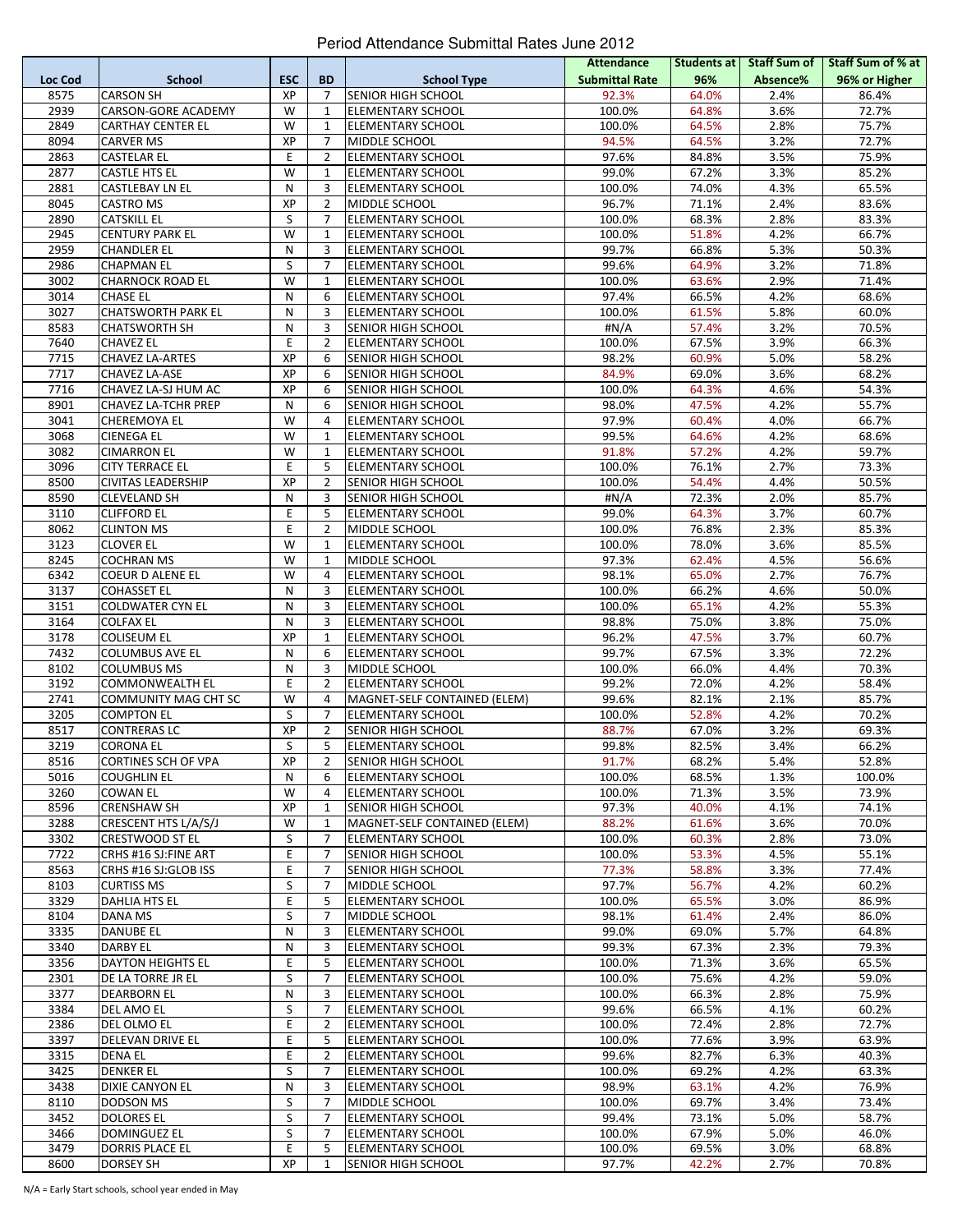|         |                          |                         |                |                                | <b>Attendance</b>     | Students at l |          | Staff Sum of Staff Sum of % at |
|---------|--------------------------|-------------------------|----------------|--------------------------------|-----------------------|---------------|----------|--------------------------------|
| Loc Cod | <b>School</b>            | <b>ESC</b>              | <b>BD</b>      | <b>School Type</b>             | <b>Submittal Rate</b> | 96%           | Absence% | 96% or Higher                  |
| 8738    | DOWNTWN BUSINESS MAG     | E                       | $\overline{2}$ | MAGNET-SELF CONTAINED (SENIOR) | 100.0%                | 76.2%         | 3.8%     | 71.3%                          |
| 8112    | DREW MS                  | XP                      | $\overline{7}$ | MIDDLE SCHOOL                  | 95.6%                 | 97.0%         | 3.8%     | 50.0%                          |
| 3493    | <b>DYER EL</b>           | N                       | 6              | <b>ELEMENTARY SCHOOL</b>       | 98.8%                 | 71.7%         | 2.9%     | 72.6%                          |
| 3507    | <b>EAGLE ROCK EL</b>     | E                       | 5              | <b>ELEMENTARY SCHOOL</b>       | 100.0%                | 74.1%         | 3.2%     | 68.5%                          |
|         |                          | E                       | 5              |                                | 97.0%                 |               | 3.6%     | 65.8%                          |
| 8614    | <b>EAGLE ROCK HS</b>     |                         |                | SPAN SCHOOLS (NOT MAGNETS)     |                       | 89.4%         |          |                                |
| 8607    | <b>EAST VALLEY SH</b>    | XP                      | 3              | <b>SENIOR HIGH SCHOOL</b>      | 98.0%                 | 56.2%         | 4.8%     | 53.9%                          |
| 3521    | <b>EASTMAN EL</b>        | E                       | 5              | <b>ELEMENTARY SCHOOL</b>       | 94.4%                 | 69.9%         | 3.9%     | 62.4%                          |
| 8113    | <b>EDISON MS</b>         | S                       | $\overline{7}$ | MIDDLE SCHOOL                  | 100.0%                | 72.7%         | 3.4%     | 71.9%                          |
| 3541    | EL DORADO EL             | N                       | 6              | <b>ELEMENTARY SCHOOL</b>       | 100.0%                | 61.5%         | 2.0%     | 89.0%                          |
| 3545    | EL ORO EL                | N                       | 3              | ELEMENTARY SCHOOL              | 100.0%                | 70.2%         | 3.2%     | 72.2%                          |
| 3562    | <b>EL SERENO EL</b>      | E                       | 5              | <b>ELEMENTARY SCHOOL</b>       | 100.0%                | 61.5%         | 2.9%     | 81.5%                          |
| 8118    | <b>EL SERENO MS</b>      | E                       | $\overline{2}$ | <b>MIDDLE SCHOOL</b>           | 99.8%                 | 67.4%         | 2.6%     | 72.5%                          |
| 3548    | <b>ELIZABETH LC</b>      | S                       | 5              | SPAN SCHOOLS (NOT MAGNETS)     | 96.4%                 | 73.7%         | 3.2%     | 52.9%                          |
| E3548   | <b>ELIZABETH LC</b>      | S                       | 5              | SPAN SCHOOLS (NOT MAGNETS)     | 100.0%                | 67.0%         | 2.8%     | 82.5%                          |
| 3575    | ELYSIAN HEIGHTS EL       | E                       | $\overline{2}$ | <b>ELEMENTARY SCHOOL</b>       | 91.5%                 | 63.6%         | 3.3%     | 74.6%                          |
| 3589    |                          |                         | 4              |                                |                       |               |          |                                |
|         | <b>EMELITA EL</b>        | N                       |                | <b>ELEMENTARY SCHOOL</b>       | 98.4%                 | 65.4%         | 3.7%     | 64.3%                          |
| 8123    | <b>EMERSON MS</b>        | W                       | 4              | MIDDLE SCHOOL                  | 90.9%                 | 71.3%         | 2.8%     | 66.7%                          |
| 3610    | <b>ENADIA EL</b>         | N                       | 3              | <b>ELEMENTARY SCHOOL</b>       | 100.0%                | 55.5%         | 2.8%     | 83.1%                          |
| 3616    | <b>ENCINO EL</b>         | N                       | 4              | <b>ELEMENTARY SCHOOL</b>       | 100.0%                | 69.2%         | 3.3%     | 70.3%                          |
| 3630    | <b>ERWIN EL</b>          | N                       | 3              | <b>ELEMENTARY SCHOOL</b>       | 99.8%                 | 60.4%         | 1.9%     | 85.2%                          |
| 6873    | <b>ESCALANTE EL</b>      | S                       | 5              | <b>ELEMENTARY SCHOOL</b>       | #N/A                  | 76.3%         | 2.9%     | 68.8%                          |
| 3220    | <b>ESCUTIA PC</b>        | $\overline{\mathsf{S}}$ | 5              | PRIMARY CENTER                 | 100.0%                | 62.4%         | 4.2%     | 63.2%                          |
| 3640    | <b>ESHELMAN EL</b>       | S                       | $\overline{7}$ | <b>ELEMENTARY SCHOOL</b>       | 95.1%                 | 68.2%         | 2.0%     | 82.5%                          |
| 2383    | <b>ESPERANZA EL</b>      | E                       | $\overline{2}$ | <b>ELEMENTARY SCHOOL</b>       | 94.9%                 | 81.8%         | 2.5%     | 81.5%                          |
| 2942    | <b>ESTRELLA EL</b>       | E                       | $\overline{7}$ | <b>ELEMENTARY SCHOOL</b>       | 99.0%                 | 70.6%         | 3.6%     | 62.5%                          |
| 3671    | <b>EUCLID EL</b>         | E                       | $\overline{2}$ | <b>ELEMENTARY SCHOOL</b>       | 99.8%                 | 73.4%         | 3.6%     | 69.6%                          |
|         |                          |                         |                |                                |                       |               |          |                                |
| 3699    | <b>EVERGREEN EL</b>      | E                       | $\overline{2}$ | <b>ELEMENTARY SCHOOL</b>       | 100.0%                | 70.2%         | 6.1%     | 68.4%                          |
| 3712    | <b>FAIR EL</b>           | N                       | 6              | <b>ELEMENTARY SCHOOL</b>       | 99.8%                 | 67.4%         | 3.5%     | 69.2%                          |
| 3726    | <b>FAIRBURN EL</b>       | $\overline{\mathsf{W}}$ | 4              | <b>ELEMENTARY SCHOOL</b>       | 100.0%                | 75.1%         | 4.0%     | 65.4%                          |
| 8621    | <b>FAIRFAX SH</b>        | W                       | 4              | <b>SENIOR HIGH SCHOOL</b>      | 88.4%                 | 77.0%         | 3.1%     | 67.9%                          |
| 3740    | <b>FARMDALE EL</b>       | E                       | $\overline{2}$ | <b>ELEMENTARY SCHOOL</b>       | 96.0%                 | 61.9%         | 3.6%     | 72.9%                          |
| 3753    | <b>FERNANGELES EL</b>    | N                       | 6              | <b>ELEMENTARY SCHOOL</b>       | 100.0%                | 67.6%         | 4.9%     | 73.8%                          |
| 3822    | <b>FIGUEROA EL</b>       | XP                      | $\overline{7}$ | <b>ELEMENTARY SCHOOL</b>       | 100.0%                | 62.2%         | 4.5%     | 60.3%                          |
| 3849    | <b>FISHBURN EL</b>       | S                       | 5              | <b>ELEMENTARY SCHOOL</b>       | 94.2%                 | 77.1%         | 3.4%     | 82.0%                          |
| 8127    | <b>FLEMING MS</b>        | S                       | $\overline{7}$ | MIDDLE SCHOOL                  | 100.0%                | 69.1%         | 2.5%     | 78.5%                          |
| 3877    | FLETCHER DR EL           | E                       | 5              | <b>ELEMENTARY SCHOOL</b>       | 100.0%                | 69.1%         | 3.1%     | 70.0%                          |
| 3890    |                          | S                       | $\overline{7}$ |                                | 99.8%                 |               |          | 64.3%                          |
|         | <b>FLORENCE EL</b>       |                         |                | <b>ELEMENTARY SCHOOL</b>       |                       | 73.9%         | 4.0%     |                                |
| 5781    | <b>FLOURNOY EL</b>       | XP                      | $\overline{7}$ | <b>ELEMENTARY SCHOOL</b>       | 100.0%                | 60.8%         | 2.5%     | 83.9%                          |
| 3918    | <b>FORD BLVD EL</b>      | E                       | 5              | <b>ELEMENTARY SCHOOL</b>       | 100.0%                | 74.2%         | 3.5%     | 76.8%                          |
| E8132   | <b>FOSHAY LC</b>         | W                       | $\mathbf{1}$   | SPAN SCHOOLS (NOT MAGNETS)     | 88.5%                 | 78.3%         | 3.4%     | 69.6%                          |
| 8132    | <b>FOSHAY LC</b>         | W                       | $\mathbf{1}$   | SPAN SCHOOLS (NOT MAGNETS)     | 97.2%                 | 70.4%         | 2.6%     | 82.4%                          |
| 3986    | <b>FRANKLIN EL</b>       | E                       | 5              | <b>ELEMENTARY SCHOOL</b>       | 100.0%                | 64.3%         | 2.7%     | 71.1%                          |
| 8643    | <b>FRANKLIN SH</b>       | XP                      | 5              | <b>SENIOR HIGH SCHOOL</b>      | 94.9%                 | 91.9%         | 2.7%     | 87.9%                          |
| 8650    | <b>FREMONT SH</b>        | ХP                      | 1              | <b>SENIOR HIGH SCHOOL</b>      | 99.2%                 | 41.0%         | 3.9%     | 79.3%                          |
| 4014    | <b>FRIES EL</b>          | S                       | 7              | <b>ELEMENTARY SCHOOL</b>       | 98.8%                 | 76.0%         | 3.2%     | 73.1%                          |
| 8137    | <b>FROST MS</b>          | N                       | 3              | <b>MIDDLE SCHOOL</b>           | 95.8%                 | 73.2%         | 3.8%     | 72.1%                          |
| 4027    | <b>FULLBRIGHT EL</b>     | N                       | $\overline{4}$ | <b>ELEMENTARY SCHOOL</b>       | 100.0%                | 72.3%         | 2.8%     | 70.5%                          |
| 8142    | FULTON COLLEGE PREP      | ХP                      | 6              | SPAN SCHOOLS (NOT MAGNETS)     | 98.3%                 | 55.6%         | 4.3%     | 56.0%                          |
| 8151    |                          | S                       | 5              |                                | 100.0%                |               |          | 79.7%                          |
|         | <b>GAGE MS</b>           |                         |                | MIDDLE SCHOOL                  |                       | 70.1%         | 2.1%     |                                |
| 4055    | <b>GARDEN GROVE EL</b>   | N                       | 3              | <b>ELEMENTARY SCHOOL</b>       | 100.0%                | 63.7%         | 3.9%     | 67.2%                          |
| 4041    | <b>GARDENA EL</b>        | S                       | 7              | <b>ELEMENTARY SCHOOL</b>       | 100.0%                | 67.2%         | 4.0%     | 75.0%                          |
| 8664    | <b>GARDENA SH</b>        | XP                      | 7              | SENIOR HIGH SCHOOL             | 99.4%                 | 57.7%         | 4.2%     | 65.4%                          |
| 4068    | <b>GARDNER EL</b>        | W                       | $\overline{4}$ | <b>ELEMENTARY SCHOOL</b>       | 94.4%                 | 55.0%         | 2.9%     | 82.8%                          |
| 8679    | <b>GARFIELD SH</b>       | E                       | 5              | SENIOR HIGH SCHOOL             | 97.9%                 | 63.4%         | 3.7%     | 74.4%                          |
| 4082    | <b>GARVANZA EL</b>       | E                       | 5              | <b>ELEMENTARY SCHOOL</b>       | 98.5%                 | 77.4%         | 3.0%     | 72.3%                          |
| 3426    | <b>GARZA PC</b>          | E                       | 2              | PRIMARY CENTER                 | 98.7%                 | 78.7%         | 4.3%     | 64.1%                          |
| 4096    | <b>GATES EL</b>          | E                       | 2              | <b>ELEMENTARY SCHOOL</b>       | 100.0%                | 67.6%         | 3.6%     | 55.6%                          |
| 4110    | <b>GAULT EL</b>          | N                       | 3              | <b>ELEMENTARY SCHOOL</b>       | 100.0%                | 56.8%         | 3.3%     | 70.6%                          |
| 4117    | <b>GERMAIN EL</b>        | N                       | 3              | <b>ELEMENTARY SCHOOL</b>       | 99.7%                 | 61.9%         | 4.4%     | 52.9%                          |
|         |                          |                         |                |                                |                       |               |          |                                |
| 4123    | <b>GLASSELL PARK EL</b>  | E                       | 5              | <b>ELEMENTARY SCHOOL</b>       | 97.0%                 | 70.5%         | 3.9%     | 63.0%                          |
| 4130    | <b>GLEDHILL EL</b>       | N                       | 3              | <b>ELEMENTARY SCHOOL</b>       | 98.5%                 | 64.4%         | 3.0%     | 76.1%                          |
| 4137    | <b>GLEN ALTA EL</b>      | E                       | 2              | SPAN SCHOOLS (NOT MAGNETS)     | 94.0%                 | 68.1%         | 4.4%     | 69.6%                          |
| E4137   | <b>GLEN ALTA EL</b>      | E                       | 2              | SPAN SCHOOLS (NOT MAGNETS)     | 99.3%                 | 55.9%         | 2.7%     | 70.5%                          |
| 4164    | <b>GLENFELIZ BLVD EL</b> | E                       | 5              | <b>ELEMENTARY SCHOOL</b>       | 100.0%                | 66.5%         | 4.8%     | 68.5%                          |
| 4192    | <b>GLENWOOD EL</b>       | N                       | 6              | <b>ELEMENTARY SCHOOL</b>       | 100.0%                | 65.6%         | 2.0%     | 84.4%                          |
| 8160    | <b>GOMPERS MS</b>        | XP                      | $\overline{7}$ | MIDDLE SCHOOL                  | 83.8%                 | 71.4%         | 2.8%     | 80.0%                          |
| 4219    | <b>GRAHAM EL</b>         | S                       | $\overline{7}$ | <b>ELEMENTARY SCHOOL</b>       | 99.6%                 | 63.0%         | 2.8%     | 72.3%                          |
| 4233    | <b>GRANADA EL</b>        | N                       | 3              | <b>ELEMENTARY SCHOOL</b>       | 100.0%                | 65.3%         | 4.0%     | 66.4%                          |
| 4247    | <b>GRAND VIEW EL</b>     | W                       | 4              | <b>ELEMENTARY SCHOOL</b>       | 100.0%                | 67.9%         | 4.2%     | 75.0%                          |
|         |                          |                         |                |                                |                       |               |          |                                |
| 4260    | <b>GRANT EL</b>          | W                       | $\overline{4}$ | <b>ELEMENTARY SCHOOL</b>       | 99.7%                 | 72.5%         | 3.6%     | 76.1%                          |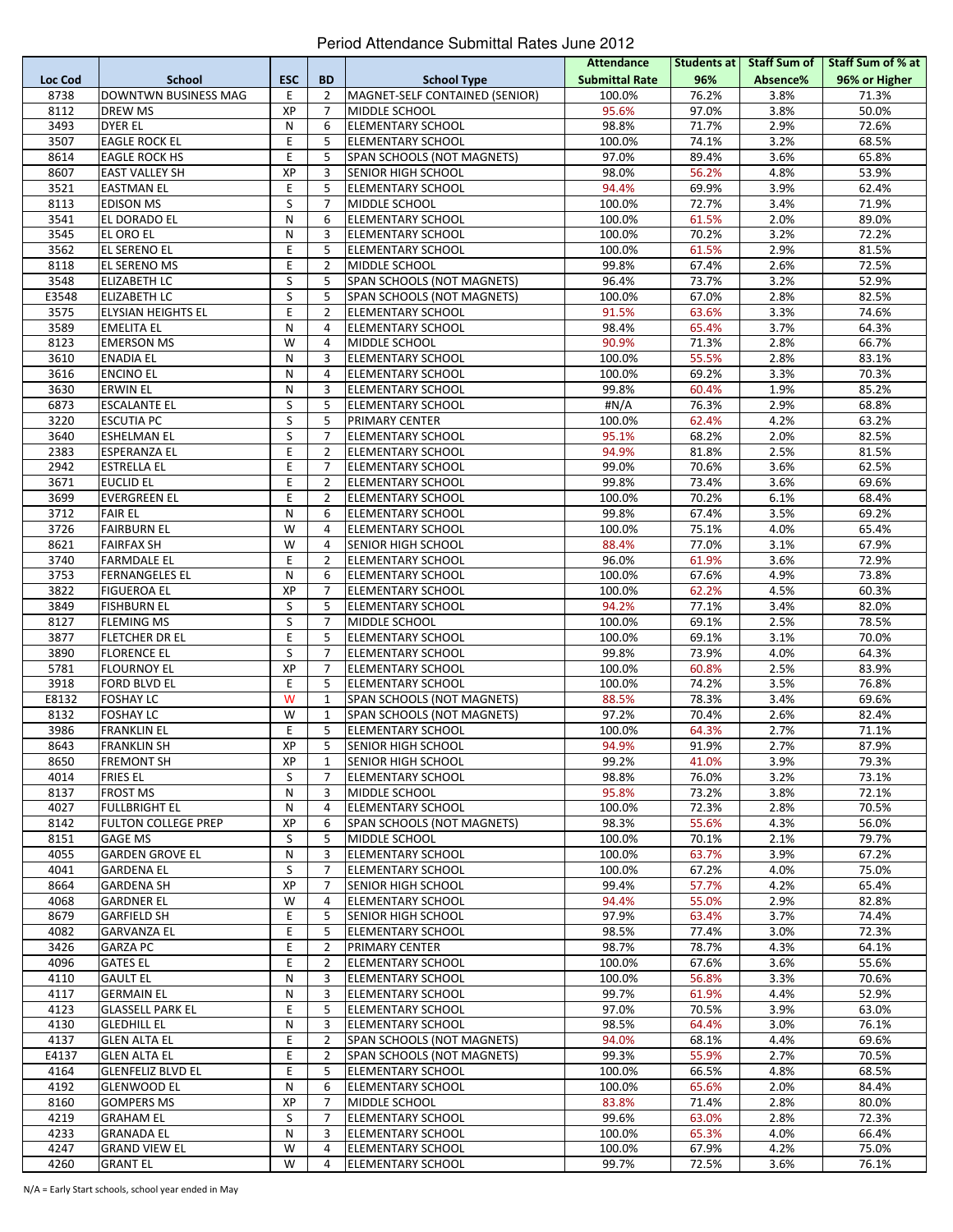|         |                             |            |                |                                | <b>Attendance</b>     | Students at |          | Staff Sum of Staff Sum of % at |
|---------|-----------------------------|------------|----------------|--------------------------------|-----------------------|-------------|----------|--------------------------------|
| Loc Cod | <b>School</b>               | <b>ESC</b> | BD             | <b>School Type</b>             | <b>Submittal Rate</b> | 96%         | Absence% | 96% or Higher                  |
| 8683    | <b>GRANT SH</b>             | N          | 3              | <b>SENIOR HIGH SCHOOL</b>      | 99.8%                 | 51.5%       | 3.1%     | 73.1%                          |
| 4274    | <b>GRAPE EL</b>             | S          | 7              | <b>ELEMENTARY SCHOOL</b>       | 94.9%                 | 51.3%       | 2.8%     | 83.6%                          |
| 2385    | <b>GRATTS EL</b>            | ΧP         | $\overline{2}$ | <b>ELEMENTARY SCHOOL</b>       | 100.0%                | 78.5%       | 4.0%     | 66.2%                          |
| 4295    | <b>GRIDLEY EL</b>           | N          | 6              | <b>ELEMENTARY SCHOOL</b>       | 98.2%                 | 64.7%       | 2.9%     | 67.3%                          |
|         |                             | E          | $\overline{2}$ |                                |                       |             |          |                                |
| 4301    | <b>GRIFFIN EL</b>           |            |                | ELEMENTARY SCHOOL              | 98.6%                 | 70.0%       | 4.0%     | 68.1%                          |
| 5849    | <b>GRIFFITH JOYNER EL</b>   | XP         | 7              | <b>ELEMENTARY SCHOOL</b>       | 88.9%                 | 52.1%       | 4.0%     | 56.3%                          |
| 8168    | <b>GRIFFITH MS</b>          | E          | 5              | MIDDLE SCHOOL                  | 98.9%                 | 71.8%       | 2.7%     | 72.3%                          |
| 4315    | <b>GULF EL</b>              | S          | $\overline{7}$ | <b>ELEMENTARY SCHOOL</b>       | 99.4%                 | 69.1%       | 2.8%     | 75.8%                          |
| 4329    | <b>HADDON EL</b>            | N          | 6              | <b>ELEMENTARY SCHOOL</b>       | 100.0%                | 71.6%       | 3.2%     | 74.1%                          |
| 8169    | HALE CHARTER ACADEMY        | N          | 3              | <b>MIDDLE SCHOOL</b>           | 89.1%                 | 66.2%       | 2.4%     | 80.9%                          |
| 4342    | <b>HALLDALE EL</b>          | S          | $\overline{7}$ | <b>ELEMENTARY SCHOOL</b>       | 99.4%                 | 71.2%       | 3.7%     | 67.6%                          |
| 6274    | <b>HAMASAKI EL</b>          | E          | 5              | <b>ELEMENTARY SCHOOL</b>       | 97.1%                 | 69.6%       | 3.5%     | 74.7%                          |
| 8686    | <b>HAMILTON SH-COMPLEX</b>  | W          | $\mathbf{1}$   | SENIOR HIGH SCHOOL             | 90.5%                 | 64.2%       | 2.0%     | 80.0%                          |
| 4349    | <b>HAMLIN EL</b>            | N          | 3              | <b>ELEMENTARY SCHOOL</b>       | 100.0%                | 60.1%       | 2.9%     | 79.6%                          |
| 4397    | <b>HANCOCK PARK EL</b>      | W          | 4              | <b>ELEMENTARY SCHOOL</b>       | 85.1%                 | 71.8%       | 4.2%     | 68.5%                          |
|         |                             |            |                |                                |                       |             |          |                                |
| 4425    | <b>HARBOR CITY EL</b>       | S          | $\overline{7}$ | ELEMENTARY SCHOOL              | 96.6%                 | 73.2%       | 2.9%     | 66.7%                          |
| 8518    | <b>HARBOR TCHR PREP ACD</b> | S          | $\overline{7}$ | SENIOR HIGH SCHOOL             | 100.0%                | 95.7%       | 2.7%     | 75.7%                          |
| 4431    | <b>HARDING EL</b>           | N          | 6              | ELEMENTARY SCHOOL              | 100.0%                | 61.3%       | 3.5%     | 79.7%                          |
| 4681    | <b>HARMONY EL</b>           | E          | $\overline{7}$ | ELEMENTARY SCHOOL              | 91.7%                 | 74.4%       | 4.2%     | 70.5%                          |
| 4438    | <b>HARRISON EL</b>          | E          | 5              | <b>ELEMENTARY SCHOOL</b>       | 100.0%                | 71.3%       | 5.4%     | 71.4%                          |
| 4445    | <b>HART ST EL</b>           | N          | 3              | ELEMENTARY SCHOOL              | 96.7%                 | 66.2%       | 2.2%     | 84.1%                          |
| 8170    | <b>HARTE PREP MS</b>        | XP         | $\mathbf{1}$   | MIDDLE SCHOOL                  | 99.1%                 | 57.5%       | 3.0%     | 69.6%                          |
| 2042    | <b>HARVARD EL</b>           | W          | $\overline{2}$ | ELEMENTARY SCHOOL              | 100.0%                | 73.4%       | 4.2%     | 62.7%                          |
| 4452    | <b>HASKELL EL</b>           | N          | 3              | ELEMENTARY SCHOOL              | 99.0%                 | 69.1%       | 3.6%     | 74.4%                          |
| 4466    | <b>HAWAIIAN EL</b>          | S          | $\overline{7}$ | <b>ELEMENTARY SCHOOL</b>       | 100.0%                | 68.9%       | 4.1%     | 76.4%                          |
| 4473    |                             |            |                |                                |                       |             |          |                                |
|         | <b>HAYNES EL</b>            | N          | 3              | ELEMENTARY SCHOOL              | 98.7%                 | 70.5%       | 4.6%     | 58.3%                          |
| 4493    | <b>HAZELTINE EL</b>         | N          | 6              | <b>ELEMENTARY SCHOOL</b>       | 98.3%                 | 69.3%       | 4.4%     | 72.6%                          |
| 4507    | <b>HELIOTROPE EL</b>        | S          | 5              | <b>ELEMENTARY SCHOOL</b>       | 100.0%                | 69.6%       | 5.5%     | 54.0%                          |
| 8174    | <b>HENRY MS</b>             | N          | 3              | MIDDLE SCHOOL                  | 100.0%                | 65.3%       | 3.6%     | 65.6%                          |
| 4515    | <b>HERRICK EL</b>           | N          | 6              | ELEMENTARY SCHOOL              | 98.4%                 | 68.0%       | 2.9%     | 76.9%                          |
| E4521   | <b>HESBY OAKS SCHOOL</b>    | N          | 4              | SPAN SCHOOLS (NOT MAGNETS)     | 84.6%                 | 72.7%       | 3.1%     | 73.4%                          |
| 4521    | <b>HESBY OAKS SCHOOL</b>    | N          | 4              | SPAN SCHOOLS (NOT MAGNETS)     | 90.6%                 | 75.0%       | 3.4%     | 67.9%                          |
| 4528    | <b>HILLCREST DR EL</b>      | XP         | $\mathbf{1}$   | <b>ELEMENTARY SCHOOL</b>       | 100.0%                | 56.3%       | 3.8%     | 71.7%                          |
| 4534    | <b>HILLSIDE EL</b>          | E          | $\overline{2}$ | <b>ELEMENTARY SCHOOL</b>       | 100.0%                | 70.3%       | 4.0%     | 63.4%                          |
| 4548    | <b>HOBART BLVD EL</b>       | E          | $\overline{2}$ | ELEMENTARY SCHOOL              | 96.0%                 | 82.9%       | 3.2%     | 81.9%                          |
| 8179    | <b>HOLLENBECK MS</b>        | XP         | $\overline{2}$ | MIDDLE SCHOOL                  | 98.4%                 | 73.5%       | 3.5%     | 67.2%                          |
|         |                             |            |                |                                |                       |             |          |                                |
| 6549    | HOLLYWOOD PC                | W          | 4              | PRIMARY CENTER                 | 100.0%                | 62.2%       | 3.3%     | 70.0%                          |
| 8693    | HOLLYWOOD SH                | W          | 4              | SENIOR HIGH SCHOOL             | 97.5%                 | 62.3%       | 3.3%     | 72.8%                          |
| 4562    | <b>HOLMES EL</b>            | S          | 5              | <b>ELEMENTARY SCHOOL</b>       | 100.0%                | 67.8%       | 4.1%     | 84.5%                          |
| 8182    | <b>HOLMES MS</b>            | N          | 3              | MIDDLE SCHOOL                  | 93.5%                 | 71.3%       | 4.7%     | 65.7%                          |
| 4575    | <b>HOOPER EL</b>            | E          | $\overline{7}$ | ELEMENTARY SCHOOL              | 96.9%                 | 73.5%       | 3.9%     | 65.1%                          |
| 4576    | <b>HOOPER PC</b>            | E          | 7              | PRIMARY CENTER                 | 98.2%                 | 70.2%       | 2.6%     | 73.9%                          |
| 4589    | <b>HOOVER EL</b>            | E          | $\overline{2}$ | <b>ELEMENTARY SCHOOL</b>       | 100.0%                | 74.7%       | 3.1%     | 76.6%                          |
| 6920    | <b>HOPE EL</b>              | S          | 5              | ELEMENTARY SCHOOL              | 100.0%                | 74.0%       | 1.7%     | 90.8%                          |
| 4603    | <b>HUBBARD EL</b>           | N          | 6              | <b>ELEMENTARY SCHOOL</b>       | 100.0%                | 70.9%       | 5.2%     | 69.9%                          |
| 2944    | <b>HUERTA EL</b>            | XP         | $\overline{2}$ | <b>ELEMENTARY SCHOOL</b>       | 100.0%                | 72.5%       | 2.4%     | 85.1%                          |
| 2375    | <b>HUGHES EL</b>            | S          | 5              | <b>ELEMENTARY SCHOOL</b>       | 100.0%                | 76.6%       | 2.7%     | 70.2%                          |
|         |                             | E          |                | <b>ELEMENTARY SCHOOL</b>       |                       |             |          |                                |
| 4616    | <b>HUMPHREYS EL</b>         |            | 5              |                                | 100.0%                | 76.9%       | 3.4%     | 69.2%                          |
| 4630    | <b>HUNTINGTON DR EL</b>     | E          | $\overline{2}$ | <b>ELEMENTARY SCHOOL</b>       | 100.0%                | 63.0%       | 3.3%     | 61.5%                          |
| 2391    | <b>HUNTINGTON PARK EL</b>   | S          | 5              | <b>ELEMENTARY SCHOOL</b>       | 100.0%                | 73.9%       | 3.4%     | 73.7%                          |
| 8700    | <b>HUNTINGTON PARK SH</b>   | XP         | 5              | SENIOR HIGH SCHOOL             | 98.4%                 | 51.4%       | 3.6%     | 57.0%                          |
| 6880    | <b>INDEPENDENCE EL</b>      | S          | 5              | ELEMENTARY SCHOOL              | 94.3%                 | 72.6%       | 2.7%     | 85.7%                          |
| 8701    | <b>INTERNATIONAL ST LC</b>  | S          | 5              | SPAN SCHOOLS (NOT MAGNETS)     | 87.4%                 | 71.9%       | 4.3%     | 70.6%                          |
| 8189    | <b>IRVING MS</b>            | E          | 5              | MIDDLE SCHOOL                  | 89.4%                 | 60.6%       | 3.6%     | 65.3%                          |
| 4671    | <b>IVANHOE EL</b>           | E          | 5              | <b>ELEMENTARY SCHOOL</b>       | 95.2%                 | 72.7%       | 2.2%     | 93.5%                          |
| 8714    | JEFFERSON SH                | ХP         | 7              | SENIOR HIGH SCHOOL             | #N/A                  | 52.6%       | 2.8%     | 80.5%                          |
| 2943    | JONES EL                    | E          | $\overline{2}$ | ELEMENTARY SCHOOL              | 100.0%                | 78.1%       | 2.6%     | 80.8%                          |
| 5112    | <b>JONES PC</b>             | W          | 1              | PRIMARY CENTER                 | 100.0%                | 57.0%       | 4.0%     | 69.6%                          |
| 8721    | <b>JORDAN SH</b>            | ХP         | $\overline{7}$ | SENIOR HIGH SCHOOL             | 81.0%                 |             |          | 56.0%                          |
|         |                             |            |                |                                |                       | 44.2%       | 4.7%     |                                |
| 4692    | <b>JUSTICE EL</b>           | N          | 3              | ELEMENTARY SCHOOL              | 100.0%                | 65.9%       | 2.8%     | 72.7%                          |
| 4696    | <b>KENNEDY EL</b>           | E          | 5              | <b>ELEMENTARY SCHOOL</b>       | 98.4%                 | 69.2%       | 6.0%     | 58.0%                          |
| 8725    | <b>KENNEDY SH</b>           | N          | 3              | SENIOR HIGH SCHOOL             | #N/A                  | 74.0%       | 2.5%     | 83.0%                          |
| 4699    | <b>KENTER CANYON EL</b>     | W          | 4              | ELEMENTARY SCHOOL              | 99.3%                 | 73.5%       | 3.4%     | 65.1%                          |
| 4712    | <b>KENTWOOD EL</b>          | W          | 4              | ELEMENTARY SCHOOL              | 100.0%                | 69.3%       | 2.9%     | 76.8%                          |
| 4726    | <b>KESTER EL</b>            | Ν          | 3              | <b>ELEMENTARY SCHOOL</b>       | 100.0%                | 71.4%       | 3.3%     | 69.0%                          |
| 8064    | KIM ACADEMY                 | E          | $\overline{2}$ | MIDDLE SCHOOL                  | 92.0%                 | 80.8%       | 4.2%     | 69.8%                          |
| 2701    | KIM EL                      | E          | $\overline{2}$ | <b>ELEMENTARY SCHOOL</b>       | 99.1%                 | 75.5%       | 6.1%     | 64.5%                          |
| 6534    | KING JR EL                  | ХP         | 1              | <b>ELEMENTARY SCHOOL</b>       | 99.7%                 | 65.2%       | 3.8%     | 64.3%                          |
| 8208    | KING MS                     | E          | 5              | MIDDLE SCHOOL                  | 97.7%                 | 79.5%       | 3.0%     | 70.8%                          |
|         |                             |            |                |                                |                       |             |          |                                |
| 8727    | KING-DREW MED MAG           | S          | $\overline{7}$ | MAGNET-SELF CONTAINED (SENIOR) | 89.4%                 | 87.1%       | 5.6%     | 64.3%                          |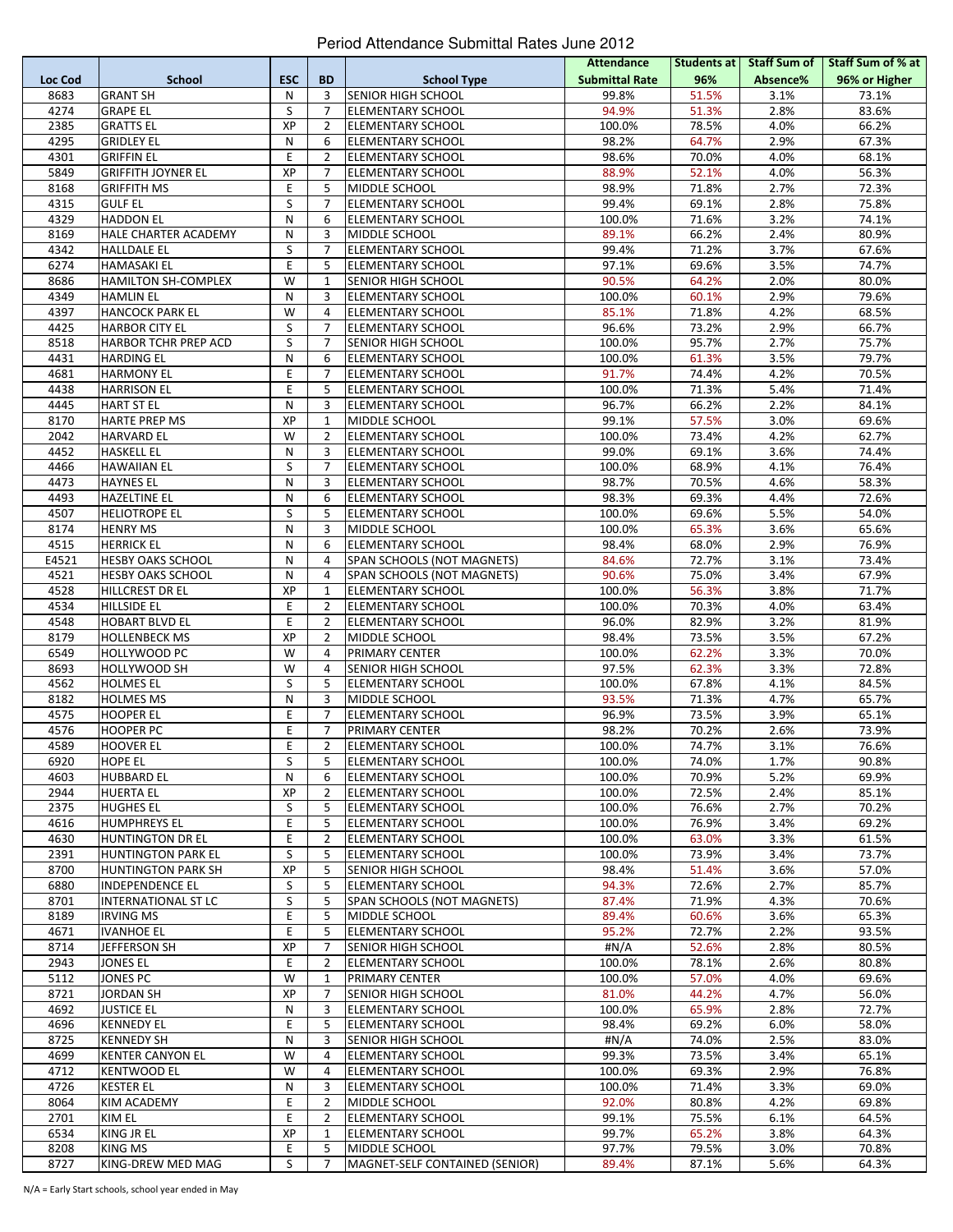|         |                          |            |                |                              | <b>Attendance</b>     | Students at         |          | Staff Sum of Staff Sum of % at |
|---------|--------------------------|------------|----------------|------------------------------|-----------------------|---------------------|----------|--------------------------------|
| Loc Cod | School                   | <b>ESC</b> | <b>BD</b>      | <b>School Type</b>           | <b>Submittal Rate</b> | 96%                 | Absence% | 96% or Higher                  |
| 6179    | <b>KINGSLEY EL</b>       | W          | $\overline{4}$ | <b>ELEMENTARY SCHOOL</b>     | 91.0%                 | 69.1%               | 4.3%     | 62.3%                          |
| 4760    | <b>KITTRIDGE EL</b>      | N          | 3              | <b>ELEMENTARY SCHOOL</b>     | 100.0%                | 64.4%               | 3.5%     | 68.6%                          |
| 4762    | KNOLLWOOD EL             | N          | 3              | <b>ELEMENTARY SCHOOL</b>     | 99.0%                 | 60.8%               | 3.8%     | 66.0%                          |
| 6869    | <b>KNOX EL</b>           | S          | $\mathbf{1}$   | <b>ELEMENTARY SCHOOL</b>     | 100.0%                | 57.8%               | 3.3%     | 78.0%                          |
|         |                          |            |                |                              |                       |                     |          |                                |
| 7399    | <b>KORENSTEIN EL</b>     | ${\sf N}$  | 6              | <b>ELEMENTARY SCHOOL</b>     | 100.0%                | 68.8%               | 2.5%     | 79.1%                          |
| 8774    | LA GLOBAL STUDIES        | XP         | $\overline{2}$ | SENIOR HIGH SCHOOL           | 82.7%                 | 79.7%               | 3.0%     | 73.1%                          |
| 8501    | LA HS ARTS @RFK          | XP         | $\overline{2}$ | SENIOR HIGH SCHOOL           | 99.6%                 | 61.1%               | 4.0%     | 66.4%                          |
| 4786    | LA SALLE EL              | XP         | $\mathbf{1}$   | <b>ELEMENTARY SCHOOL</b>     | 96.9%                 | 51.0%               | 3.8%     | 67.5%                          |
| 8210    | LA TEACHER PREP ACAD     | XP         | $\overline{2}$ | <b>SENIOR HIGH SCHOOL</b>    | 100.0%                | 60.8%               | 3.0%     | 73.3%                          |
| 8741    | LACES MAG                | W          | $\mathbf{1}$   | <b>SPAN MAGNET</b>           | 98.6%                 | 81.7%               | 4.4%     | 71.4%                          |
| 2543    | LAFAYETTE PARK PC        | E          | $\overline{2}$ | PRIMARY CENTER               | 98.7%                 | 65.6%               | 6.2%     | 54.9%                          |
| 2393    | LAKE ST PRIMARY          | E          | $\overline{2}$ | PRIMARY CENTER               | 100.0%                | 61.7%               | 4.5%     | 54.7%                          |
| 4764    | LANAI EL                 | N          | $\overline{4}$ | ELEMENTARY SCHOOL            | 99.7%                 | 69.7%               | 5.9%     | 63.2%                          |
| 4767    | LANE EL                  | E          | 5              | <b>ELEMENTARY SCHOOL</b>     | 95.7%                 | 69.7%               | 4.0%     | 68.0%                          |
| 4775    | <b>LANGDON EL</b>        | N          | 6              | <b>ELEMENTARY SCHOOL</b>     | 100.0%                | 78.4%               | 2.3%     | 78.3%                          |
|         |                          |            |                |                              |                       |                     |          |                                |
| 4781    | LANKERSHIM EL            | N          | 3              | ELEMENTARY SCHOOL            | 99.3%                 | 68.0%               | 3.9%     | 65.8%                          |
| 4790    | <b>LASSEN EL</b>         | ${\sf N}$  | 6              | ELEMENTARY SCHOOL            | 100.0%                | 65.7%               | 4.0%     | 66.4%                          |
| 4795    | <b>LATONA EL</b>         | E          | $\overline{2}$ | <b>ELEMENTARY SCHOOL</b>     | 97.0%                 | 71.6%               | 4.6%     | 53.7%                          |
| 4808    | <b>LAUREL EL</b>         | W          | 4              | SPAN SCHOOLS (NOT MAGNETS)   | 86.3%                 | 74.2%               | 5.9%     | 49.6%                          |
| E4808   | <b>LAUREL EL</b>         | W          | 4              | SPAN SCHOOLS (NOT MAGNETS)   | 89.7%                 | 54.6%               | 4.3%     | 63.3%                          |
| 8217    | <b>LAWRENCE MS</b>       | N          | 3              | MIDDLE SCHOOL                | 99.7%                 | 66.3%               | 7.0%     | 49.3%                          |
| 8226    | LE CONTE MS              | W          | 4              | MIDDLE SCHOOL                | 100.0%                | 69.1%               | 2.3%     | 86.7%                          |
| 7753    | LEADSHP ENT/MED ARTS     | XP         | $\overline{2}$ | OTHER LC (OLC) - SENIOR HIGH | #N/A                  | 59.8%               | 2.6%     | 74.2%                          |
| 4829    | LEAPWOOD EL              | S          | 7              | <b>ELEMENTARY SCHOOL</b>     | 100.0%                | 59.4%               | 2.8%     | 77.8%                          |
| 4836    | <b>LELAND EL</b>         | S          | $\overline{7}$ | <b>ELEMENTARY SCHOOL</b>     | 100.0%                | 54.2%               | 3.0%     | 72.0%                          |
| 4849    | <b>LEMAY EL</b>          | ${\sf N}$  | 3              | <b>ELEMENTARY SCHOOL</b>     | 100.0%                | 74.9%               | 3.5%     | 64.7%                          |
|         |                          |            |                |                              |                       |                     |          |                                |
| 5170    | <b>LEXINGTON AVE PC</b>  | E          | 5              | PRIMARY CENTER               | 100.0%                | 71.1%               | 3.6%     | 76.9%                          |
| 4863    | <b>LIBERTY EL</b>        | S          | 5              | <b>ELEMENTARY SCHOOL</b>     | 100.0%                | 68.1%               | 4.3%     | 65.0%                          |
| 8058    | LIECHTY MS               | E          | $\overline{2}$ | MIDDLE SCHOOL                | 91.2%                 | 77.0%               | 3.8%     | 60.9%                          |
| 4870    | liggett el               | ${\sf N}$  | 6              | <b>ELEMENTARY SCHOOL</b>     | 98.1%                 | 67.8%               | 2.3%     | 73.7%                          |
| 4877    | <b>LILLIAN EL</b>        | S          | 5              | <b>ELEMENTARY SCHOOL</b>     | 100.0%                | 75.8%               | 3.5%     | 58.8%                          |
| 4881    | <b>LIMERICK EL</b>       | N          | 3              | ELEMENTARY SCHOOL            | 98.6%                 | 58.1%               | 3.5%     | 73.2%                          |
| 8729    | LINCOLN SH               | E          | $\overline{2}$ | SENIOR HIGH SCHOOL           | #N/A                  | 67.3%               | 4.3%     | 62.1%                          |
| 4680    | LIZARRAGA EL             | E          | $\overline{7}$ | <b>ELEMENTARY SCHOOL</b>     | 99.8%                 | 69.9%               | 3.5%     | 73.1%                          |
| 4887    | LOCKHURST EL             | N          | 3              | ELEMENTARY SCHOOL            | 100.0%                | 65.5%               | 6.4%     | 62.5%                          |
| 4890    | LOCKWOOD EL              | E          | 5              | <b>ELEMENTARY SCHOOL</b>     | 100.0%                | 73.7%               | 3.6%     | 69.3%                          |
|         |                          | E          |                |                              |                       |                     |          |                                |
| E4904   | LOGAN EL                 |            | $\overline{2}$ | SPAN SCHOOLS (NOT MAGNETS)   | 100.0%                | 68.4%               | 4.0%     | 68.4%                          |
| 4904    | <b>LOGAN EL</b>          | E          | $\overline{2}$ | SPAN SCHOOLS (NOT MAGNETS)   | 100.0%                | 69.8%               | 3.2%     | 71.8%                          |
| 4918    | LOMA VISTA EL            | S          | 5              | <b>ELEMENTARY SCHOOL</b>     | 100.0%                | 72.8%               | 3.2%     | 77.4%                          |
| 4932    | LOMITA MATH/SCI MAG      | S          | $\overline{7}$ | MAGNET-SELF CONTAINED (ELEM) | 100.0%                | 74.9%               | 3.6%     | 69.4%                          |
| 4945    | <b>LORENA EL</b>         | E          | $\overline{2}$ | ELEMENTARY SCHOOL            | 100.0%                | 72.3%               | 4.7%     | 86.3%                          |
| 4959    | LORETO EL                | E          | $\overline{2}$ | <b>ELEMENTARY SCHOOL</b>     | 98.2%                 | 74.3%               | 3.1%     | 78.9%                          |
| 4973    | LORNE EL                 | N          | 3              | <b>ELEMENTARY SCHOOL</b>     | 99.7%                 | 65.9%               | 4.9%     | 56.8%                          |
| 8200    | LOS ANGELES ACAD MS      | E.         | 7              | MIDDLE SCHOOL                | 100.0%                | 68.2%               | 4.2%     | 58.1%                          |
| 4982    | <b>LOS ANGELES EL</b>    | E          | $\overline{2}$ | <b>ELEMENTARY SCHOOL</b>     | 98.9%                 | 73.5%               | 3.1%     | 73.7%                          |
| 8736    | LOS ANGELES SH           | ХP         | 1              | SENIOR HIGH SCHOOL           | 98.5%                 | 54.1%               | 6.3%     | 80.3%                          |
| 4986    | LOS FELIZ EL             | E          | 5              | <b>ELEMENTARY SCHOOL</b>     | 99.0%                 | $\overline{74.7\%}$ | 4.1%     | 80.5%                          |
| 5014    | LOYOLA VILLAGE EL        | W          | 4              |                              | 100.0%                | 58.4%               | 2.3%     | 84.8%                          |
| 2544    |                          | E          | $\overline{2}$ | ELEMENTARY SCHOOL            | 87.5%                 |                     |          |                                |
|         | <b>MACARTHUR PARK PC</b> |            |                | PRIMARY CENTER               |                       | 76.8%               | 2.2%     | 71.4%                          |
| 5113    | <b>MACK EL</b>           | W          | $\mathbf{1}$   | <b>ELEMENTARY SCHOOL</b>     | 99.1%                 | 54.4%               | 3.2%     | 82.1%                          |
| 8228    | <b>MACLAY MS</b>         | XP         | 6              | MIDDLE SCHOOL                | 99.7%                 | 67.2%               | 3.7%     | 87.7%                          |
| 3210    | <b>MADISON EL</b>        | S          | 5              | <b>ELEMENTARY SCHOOL</b>     | 99.4%                 | 71.4%               | 3.6%     | 67.8%                          |
| 8230    | <b>MADISON MS</b>        | N          | 3              | MIDDLE SCHOOL                | 99.9%                 | 65.7%               | 3.6%     | 69.1%                          |
| 5055    | <b>MAGNOLIA EL</b>       | E          | 2              | <b>ELEMENTARY SCHOOL</b>     | 100.0%                | 75.8%               | 3.9%     | 63.2%                          |
| 5068    | <b>MAIN ST EL</b>        | E          | $\overline{7}$ | ELEMENTARY SCHOOL            | 100.0%                | 74.5%               | 4.0%     | 67.1%                          |
| 5082    | <b>MALABAR EL</b>        | E          | $\overline{2}$ | <b>ELEMENTARY SCHOOL</b>     | 100.0%                | 72.3%               | 6.1%     | 57.4%                          |
| 5096    | <b>MANCHESTER EL</b>     | S          | 1              | ELEMENTARY SCHOOL            | 99.5%                 | 70.3%               | 3.2%     | 72.2%                          |
| 5110    | MANHATTAN PLACE EL       | W          | 1              | <b>ELEMENTARY SCHOOL</b>     | 96.4%                 | 53.6%               | 2.5%     | 79.8%                          |
| 8236    | <b>MANN MS</b>           | ХP         | $\mathbf{1}$   | MIDDLE SCHOOL                |                       |                     |          |                                |
|         |                          |            |                |                              | 86.8%                 | 65.6%               | 6.2%     | 63.1%                          |
| 8743    | <b>MANUAL ARTS SH</b>    | ХP         | 1              | SENIOR HIGH SCHOOL           | 87.8%                 | 43.8%               | 2.9%     | 71.9%                          |
| 7220    | MAPLE PC                 | E          | $\overline{2}$ | PRIMARY CENTER               | 100.0%                | 71.6%               | 2.4%     | 87.5%                          |
| 5192    | MAR VISTA EL             | W          | 4              | <b>ELEMENTARY SCHOOL</b>     | 95.6%                 | 74.9%               | 5.5%     | 62.9%                          |
| 5137    | MARIANNA EL              | E          | 5              | ELEMENTARY SCHOOL            | 94.7%                 | 70.6%               | 2.8%     | 76.9%                          |
| 8235    | MARINA DEL REY MS        | W          | 4              | MIDDLE SCHOOL                | 92.8%                 | 71.2%               | 3.4%     | 74.6%                          |
| 4983    | MARIPOSA-NABI PC         | E          | $\overline{2}$ | PRIMARY CENTER               | 100.0%                | 70.8%               | 3.2%     | 76.7%                          |
| 8425    | <b>MARK TWAIN MS</b>     | W          | 4              | MIDDLE SCHOOL                | 83.5%                 | 76.4%               | 3.4%     | 62.5%                          |
| 8237    | <b>MARKHAM MS</b>        | ХP         | $\overline{7}$ | MIDDLE SCHOOL                | 91.2%                 | 46.1%               | 3.8%     | 60.3%                          |
| 5164    | MARQUEZ EL               | W          | 4              | <b>ELEMENTARY SCHOOL</b>     | 98.6%                 | 64.3%               | 3.9%     | 69.1%                          |
| 8750    | MARSHALL SH              | E          | 5              | SENIOR HIGH SCHOOL           | 99.9%                 | 57.2%               | 3.2%     | 76.2%                          |
| 5178    |                          | W          | $\mathbf{1}$   | <b>ELEMENTARY SCHOOL</b>     | 100.0%                |                     |          | 71.3%                          |
|         | <b>MARVIN EL</b>         |            |                |                              |                       | 77.5%               | 3.2%     |                                |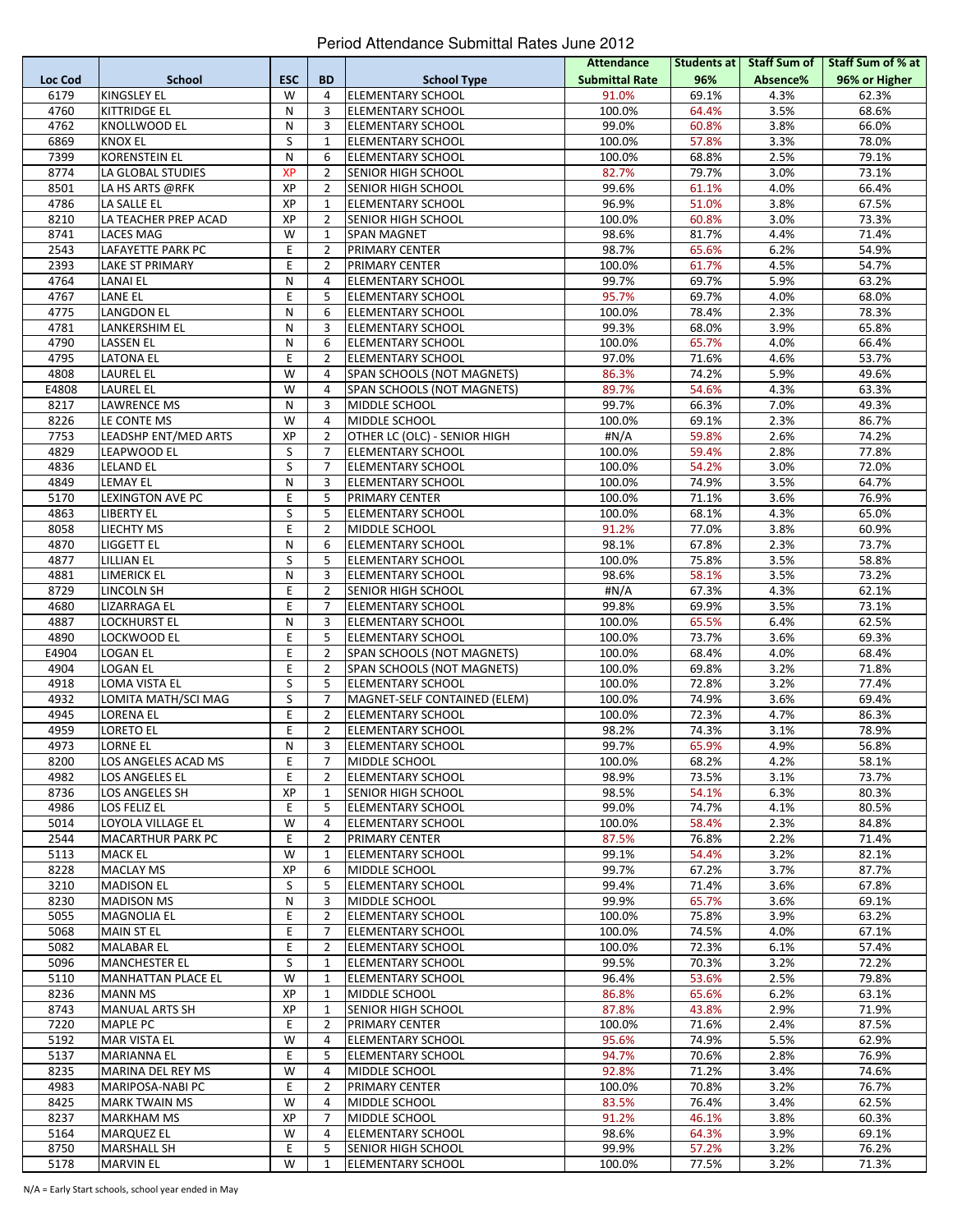|         |                          |            |                |                                | <b>Attendance</b>     |       |          | Students at   Staff Sum of   Staff Sum of % at |
|---------|--------------------------|------------|----------------|--------------------------------|-----------------------|-------|----------|------------------------------------------------|
| Loc Cod | <b>School</b>            | <b>ESC</b> | <b>BD</b>      | <b>School Type</b>             | <b>Submittal Rate</b> | 96%   | Absence% | 96% or Higher                                  |
| 5198    | <b>MAYALL EL</b>         | N          | 3              | <b>ELEMENTARY SCHOOL</b>       | 98.5%                 | 64.8% | 4.0%     | 67.1%                                          |
| 5205    | <b>MAYBERRY EL</b>       | E          | 5              | <b>ELEMENTARY SCHOOL</b>       | 100.0%                | 60.9% | 4.3%     | 56.7%                                          |
| 8882    | MAYWOOD ACADEMY SH       | S          | 5              | SENIOR HIGH SCHOOL             | #N/A                  | 71.2% | 4.7%     | 70.7%                                          |
|         |                          |            |                |                                |                       |       |          |                                                |
| 2381    | <b>MAYWOOD EL</b>        | S          | 5              | <b>ELEMENTARY SCHOOL</b>       | 99.6%                 | 70.9% | 3.4%     | 73.4%                                          |
| 6658    | MC KINLEY EL             | S          | $\overline{7}$ | <b>ELEMENTARY SCHOOL</b>       | 96.2%                 | 70.4% | 4.2%     | 64.6%                                          |
| 5219    | MELROSE M/S/T MAG        | W          | 4              | MAGNET-SELF CONTAINED (ELEM)   | 99.5%                 | 71.3% | 2.9%     | 79.4%                                          |
| 5233    | <b>MELVIN EL</b>         | N          | 3              | ELEMENTARY SCHOOL              | 100.0%                | 71.1% | 4.6%     | 71.2%                                          |
| 7784    | MENDEZ LC ENG/TECH       | XP         | $\overline{2}$ | SENIOR HIGH SCHOOL             | 90.7%                 | 63.8% | 5.3%     | 54.8%                                          |
| 8611    | MENDEZ LC MATH/SCI       | XP         | 2              | SENIOR HIGH SCHOOL             | 100.0%                | 63.3% | 0.7%     | 100.0%                                         |
| 5247    | <b>MENLO EL</b>          | W          | $\mathbf{1}$   | <b>ELEMENTARY SCHOOL</b>       | 98.0%                 | 63.2% | 7.0%     | 35.7%                                          |
| 7342    | <b>MEYLER EL</b>         | S          | $\overline{7}$ | <b>ELEMENTARY SCHOOL</b>       | 98.9%                 | 77.1% | 3.5%     | 65.4%                                          |
|         |                          |            |                |                                |                       |       |          |                                                |
| 5288    | MICHELTORENA EL          | E          | 5              | <b>ELEMENTARY SCHOOL</b>       | 94.5%                 | 64.9% | 3.0%     | 77.8%                                          |
| E3500   | MIDCITY PRESCOTT MAG     | W          | $\mathbf{1}$   | SPAN MAGNET                    | 100.0%                | 77.2% | 5.0%     | 63.1%                                          |
| 3500    | MIDCITY PRESCOTT MAG     | W          | $\mathbf{1}$   | <b>SPAN MAGNET</b>             | 100.0%                | 95.8% | 3.0%     | 74.3%                                          |
| 8760    | MIDDLE COLLEGE HS        | W          | $\mathbf{1}$   | SENIOR HIGH SCHOOL             | 83.9%                 | 74.7% | 2.2%     | 83.3%                                          |
| 5301    | <b>MIDDLETON EL</b>      | S          | 5              | ELEMENTARY SCHOOL              | 99.9%                 | 80.2% | 3.0%     | 68.9%                                          |
| 5302    | MIDDLETON PC             | S          | 5              | PRIMARY CENTER                 | 99.3%                 | 59.3% | 5.3%     | 68.0%                                          |
| 5315    | <b>MILES EL</b>          | S          | 5              | ELEMENTARY SCHOOL              | 99.6%                 | 73.0% | 2.8%     | 81.4%                                          |
|         |                          |            |                |                                |                       |       |          |                                                |
| 5321    | MILLER EL                | S          | $\mathbf{1}$   | ELEMENTARY SCHOOL              | 96.1%                 | 57.2% | 3.6%     | 75.8%                                          |
| 8238    | <b>MILLIKAN MS</b>       | N          | 3              | MIDDLE SCHOOL                  | 92.2%                 | 70.3% | 1.8%     | 89.3%                                          |
| 5329    | <b>MIRAMONTE EL</b>      | S          | 7              | <b>ELEMENTARY SCHOOL</b>       | 99.9%                 | 65.6% | 4.9%     | 68.0%                                          |
| 5342    | <b>MONLUX EL</b>         | N          | 3              | <b>ELEMENTARY SCHOOL</b>       | 100.0%                | 59.0% | 3.5%     | 81.8%                                          |
| 8768    | <b>MONROE SH</b>         | XP         | 3              | SENIOR HIGH SCHOOL             | #N/A                  | 71.1% | 4.4%     | 69.1%                                          |
| 6878    | <b>MONTARA AVE EL</b>    | S          | 5              | ELEMENTARY SCHOOL              | 100.0%                | 65.8% | 4.3%     | 65.4%                                          |
| 5384    | <b>MONTE VISTA EL</b>    | E          | 5              | <b>ELEMENTARY SCHOOL</b>       | 100.0%                | 77.8% | 2.1%     | 75.0%                                          |
| 5397    | <b>MORNINGSIDE EL</b>    | N          | 6              | ELEMENTARY SCHOOL              | 99.0%                 | 73.2% | 2.2%     | 80.3%                                          |
|         |                          |            |                |                                |                       |       |          |                                                |
| 7402    | <b>MOSK EL</b>           | N          | 4              | <b>ELEMENTARY SCHOOL</b>       | 100.0%                | 64.8% | 2.8%     | 76.3%                                          |
| 8240    | <b>MOUNT GLEASON MS</b>  | N          | 6              | MIDDLE SCHOOL                  | 92.9%                 | 73.1% | 4.6%     | 61.8%                                          |
| 5404    | <b>MOUNTAIN VIEW EL</b>  | N          | 6              | <b>ELEMENTARY SCHOOL</b>       | 98.2%                 | 60.7% | 5.1%     | 62.9%                                          |
| 5411    | MT WASHINGTON EL         | E          | 5              | ELEMENTARY SCHOOL              | 95.6%                 | 71.4% | 3.8%     | 66.5%                                          |
| 8255    | <b>MUIR MS</b>           | XP         | 1              | MIDDLE SCHOOL                  | 92.9%                 | 69.1% | 2.9%     | 80.5%                                          |
| 8259    | MULHOLLAND MS            | N          | 3              | MIDDLE SCHOOL                  | 90.2%                 | 81.4% | 1.2%     | 97.5%                                          |
| 5425    | <b>MULTNOMAH EL</b>      | E          | $\overline{2}$ | <b>ELEMENTARY SCHOOL</b>       | 97.7%                 | 67.9% | 5.0%     | 58.5%                                          |
|         |                          |            |                |                                |                       |       |          |                                                |
| 5438    | <b>MURCHISON EL</b>      | E          | $\overline{2}$ | <b>ELEMENTARY SCHOOL</b>       | 100.0%                | 65.4% | 2.7%     | 76.3%                                          |
| 5446    | <b>NAPA EL</b>           | N          | 3              | ELEMENTARY SCHOOL              | 99.7%                 | 73.8% | 4.1%     | 71.7%                                          |
| 8779    | <b>NARBONNE SH</b>       | S          | $\overline{7}$ | SENIOR HIGH SCHOOL             | 99.3%                 | 64.0% | 6.9%     | 38.6%                                          |
| 5173    | NAVA LA-BUS&TECH SCH     | XP         | $\overline{2}$ | MIDDLE SCHOOL                  | 86.3%                 | 74.1% | 3.9%     | 67.5%                                          |
| 8070    | NAVA LA-SCH ART&CULT     | ХP         | $\overline{2}$ | MIDDLE SCHOOL                  | 82.4%                 | 69.2% | 4.1%     | 73.2%                                          |
| 5452    | <b>NESTLE EL</b>         | N          | 4              | ELEMENTARY SCHOOL              | 99.4%                 | 62.3% | 3.2%     | 74.3%                                          |
| 5459    | <b>NEVADA EL</b>         | N          | 3              | <b>ELEMENTARY SCHOOL</b>       | 100.0%                | 66.7% | 3.8%     | 68.8%                                          |
| 5466    | <b>NEVIN EL</b>          | E          | $\overline{2}$ | <b>ELEMENTARY SCHOOL</b>       | 100.0%                | 72.9% | 3.8%     | 73.7%                                          |
|         |                          |            |                |                                |                       |       |          |                                                |
| 7783    | NEW OPEN WLD ACAD        | XP         | 2              | SPAN SCHOOLS (NOT MAGNETS)     | 93.1%                 | 75.8% | 3.9%     | 67.9%                                          |
| E7783   | <b>NEW OPEN WLD ACAD</b> | XP         | $\overline{2}$ | SPAN SCHOOLS (NOT MAGNETS)     | 99.7%                 | 75.5% | 3.5%     | 68.7%                                          |
| 8771    | NEW TECH SH @JEFF SH     | E.         | 7              | <b>SENIOR HIGH SCHOOL</b>      | 95.0%                 | 74.8% | 4.6%     | 53.7%                                          |
| 5479    | <b>NEWCASTLE EL</b>      | N          | 3              | <b>ELEMENTARY SCHOOL</b>       | 100.0%                | 64.8% | 5.3%     | 68.0%                                          |
| 8264    | <b>NIGHTINGALE MS</b>    | E          | $\overline{2}$ | MIDDLE SCHOOL                  | 98.4%                 | 77.3% | 3.1%     | 77.7%                                          |
| 8268    | <b>NIMITZ MS</b>         | ХP         | 5              | MIDDLE SCHOOL                  | 99.8%                 | 73.7% | 3.1%     | 68.1%                                          |
| 8786    | NO HOLLYWOOD SH          | N          | 3              | SENIOR HIGH SCHOOL             | 97.9%                 | 67.5% | 4.5%     | 55.1%                                          |
| 8272    | <b>NOBEL MS</b>          | N          | 3              | MIDDLE SCHOOL                  | 90.2%                 | 75.4% | 4.2%     | 67.3%                                          |
|         |                          |            | 6              |                                |                       |       |          |                                                |
| 5603    | <b>NOBLE EL</b>          | N          |                | <b>ELEMENTARY SCHOOL</b>       | 96.7%                 | 80.6% | 3.6%     | 65.9%                                          |
| 5630    | <b>NORMANDIE EL</b>      | W          | 1              | ELEMENTARY SCHOOL              | 92.8%                 | 59.7% | 3.0%     | 70.8%                                          |
| 5644    | <b>NORMONT EL</b>        | S          | 7              | <b>ELEMENTARY SCHOOL</b>       | 99.2%                 | 63.1% | 4.0%     | 57.5%                                          |
| 8513    | NORTHRIDGE ACAD SH       | Ν          | 3              | SENIOR HIGH SCHOOL             | #N/A                  | 60.3% | 3.8%     | 63.6%                                          |
| 8283    | <b>NORTHRIDGE MS</b>     | N          | 3              | MIDDLE SCHOOL                  | 91.7%                 | 65.4% | 3.2%     | 75.0%                                          |
| 5699    | NORWOOD EL               | E          | $\overline{2}$ | <b>ELEMENTARY SCHOOL</b>       | 97.9%                 | 72.7% | 4.1%     | 61.3%                                          |
| 2378    | NUEVA VISTA EL           | S          | 5              | <b>ELEMENTARY SCHOOL</b>       | 99.3%                 | 67.3% | 3.5%     | 60.7%                                          |
| 5726    | O MELVENY EL             | N          | 6              | ELEMENTARY SCHOOL              | 98.2%                 | 66.7% | 3.6%     | 76.2%                                          |
|         |                          |            |                |                                |                       |       |          |                                                |
| 6868    | OBAMA GLBL PREP ACAD     | ХP         | $\mathbf{1}$   | MIDDLE SCHOOL                  | 96.4%                 | 53.4% | 3.8%     | 66.5%                                          |
| 2372    | OCHOA LC                 | S          | 5              | SPAN SCHOOLS (NOT MAGNETS)     | 100.0%                | 70.5% | 3.1%     | 68.1%                                          |
| E2372   | OCHOA LC                 | S          | 5              | SPAN SCHOOLS (NOT MAGNETS)     | 100.0%                | 70.7% | 3.9%     | 58.4%                                          |
| 8306    | <b>OLIVE VISTA MS</b>    | N          | 6              | MIDDLE SCHOOL                  | 94.9%                 | 73.3% | 5.2%     | 57.6%                                          |
| 2392    | <b>OLYMPIC PC</b>        | E          | 2              | PRIMARY CENTER                 | 94.6%                 | 64.2% | 7.2%     | 68.1%                                          |
| 5889    | OPEN CHARTER MAGNET      | W          | 4              | MAGNET-SELF CONTAINED (ELEM)   | 95.7%                 | 73.3% | 5.0%     | 56.8%                                          |
| 5153    | ORCHARD ACADEMIES 2B     | S          | 5              | MIDDLE SCHOOL                  | 93.8%                 | 83.8% | 5.5%     | 56.7%                                          |
| 5154    | ORCHARD ACADEMIES 2C     | S          | 5              | MIDDLE SCHOOL                  | 92.7%                 | 73.0% | 7.9%     | 67.3%                                          |
|         |                          |            |                |                                |                       |       |          |                                                |
| 8853    | ORTHOPAEDIC HOSP MAG     | E          | $\overline{2}$ | MAGNET-SELF CONTAINED (SENIOR) | 92.4%                 | 79.3% | 5.0%     | 67.4%                                          |
| 5894    | <b>OSCEOLA EL</b>        | N          | 6              | <b>ELEMENTARY SCHOOL</b>       | 99.1%                 | 70.1% | 3.6%     | 59.0%                                          |
| 5904    | <b>OVERLAND EL</b>       | W          | 1              | <b>ELEMENTARY SCHOOL</b>       | 100.0%                | 78.2% | 3.5%     | 68.0%                                          |
| 5918    | OXNARD EL                | N          | 6              | <b>ELEMENTARY SCHOOL</b>       | 97.0%                 | 61.3% | 2.5%     | 81.2%                                          |
| 4642    | PACIFIC BLVD SCHOOL      | S          | 5              | SPAN SCHOOLS (NOT MAGNETS)     | 100.0%                | 37.7% | 2.7%     | 66.7%                                          |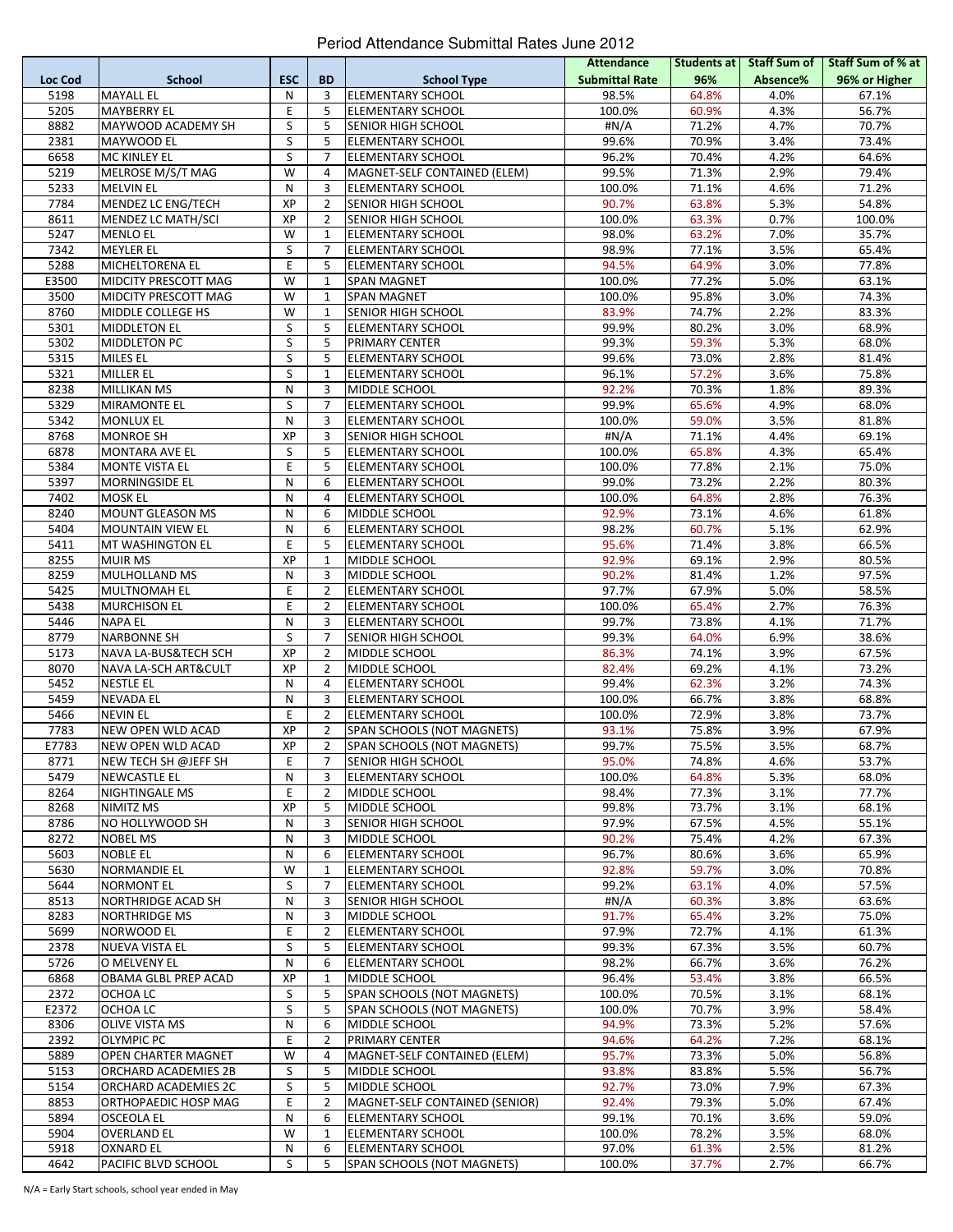|         |                         |                |                                  |                                | <b>Attendance</b>     | Students at |          | Staff Sum of Staff Sum of % at |
|---------|-------------------------|----------------|----------------------------------|--------------------------------|-----------------------|-------------|----------|--------------------------------|
| Loc Cod | <b>School</b>           | <b>ESC</b>     | <b>BD</b>                        | <b>School Type</b>             | <b>Submittal Rate</b> | 96%         | Absence% | 96% or Higher                  |
| E4642   | PACIFIC BLVD SCHOOL     | S              | 5                                | SPAN SCHOOLS (NOT MAGNETS)     | 100.0%                | 70.9%       | 5.7%     | 60.5%                          |
| 5959    | PACIFIC PALISADES EL    | W              | 4                                | <b>ELEMENTARY SCHOOL</b>       | 100.0%                | 62.8%       | 5.7%     | 60.5%                          |
| 8321    | PACOIMA MS              | N              | 6                                | <b>MIDDLE SCHOOL</b>           | 100.0%                | 68.9%       | 4.4%     | 69.9%                          |
| 5986    | PALMS EL                | W              | $\mathbf{1}$                     | <b>ELEMENTARY SCHOOL</b>       | 99.6%                 | 66.7%       | 3.8%     | 67.0%                          |
|         | <b>PALMS MS</b>         | W              |                                  |                                | 99.8%                 |             |          | 63.1%                          |
| 8340    |                         |                | 1                                | MIDDLE SCHOOL                  |                       | 72.6%       | 3.3%     |                                |
| 5604    | PANORAMA CITY EL        | N              | 6                                | <b>ELEMENTARY SCHOOL</b>       | 95.3%                 | 67.0%       | 3.0%     | 65.5%                          |
| 8610    | PANORAMA SH             | XP             | 6                                | SENIOR HIGH SCHOOL             | 99.7%                 | 73.5%       | 3.5%     | 72.7%                          |
| 6005    | PARK AVE EL             | S              | 5                                | <b>ELEMENTARY SCHOOL</b>       | 99.8%                 | 72.6%       | 3.6%     | 64.9%                          |
| 6013    | PARK WESTERN EL         | S              | 7                                | <b>ELEMENTARY SCHOOL</b>       | 99.7%                 | 75.1%       | 5.4%     | 68.5%                          |
| 3576    | PARKS LRN CTR           | ${\sf N}$      | 6                                | ELEMENTARY SCHOOL              | 99.2%                 | 68.2%       | 2.8%     | 69.6%                          |
| 6021    | PARMELEE EL             | S              | $\overline{7}$                   | <b>ELEMENTARY SCHOOL</b>       | 100.0%                | 68.0%       | 2.6%     | 71.4%                          |
| 6027    | PARTHENIA EL            | N              | 3                                | <b>ELEMENTARY SCHOOL</b>       | 100.0%                | 69.7%       | 3.0%     | 66.7%                          |
| 6052    | PASEO DEL REY NAT SC    | W              | 4                                | MAGNET-SELF CONTAINED (ELEM)   | 100.0%                | 65.7%       | 5.2%     | 82.6%                          |
| 8558    | PEARL JOURN/COMM MAG    | N              | 3                                | MAGNET-SELF CONTAINED (SENIOR) | #N/A                  | 73.6%       | 3.8%     | 55.1%                          |
| 8352    | <b>PEARY MS</b>         | S              | 7                                | MIDDLE SCHOOL                  | 98.2%                 | 67.1%       | 3.5%     | 72.6%                          |
|         |                         |                |                                  |                                |                       |             |          |                                |
| 6068    | PINEWOOD EL             | ${\sf N}$      | 6                                | <b>ELEMENTARY SCHOOL</b>       | 100.0%                | 61.3%       | 5.9%     | 69.2%                          |
| 4980    | PIO PICO MS             | W              | $\mathbf{1}$                     | MIDDLE SCHOOL                  | 88.5%                 | 76.4%       | 3.2%     | 76.1%                          |
| 6096    | PLAINVIEW EL            | ${\sf N}$      | 6                                | <b>ELEMENTARY SCHOOL</b>       | 99.5%                 | 56.9%       | 4.1%     | 58.6%                          |
| 3247    | PLASENCIA EL            | E              | $\overline{2}$                   | ELEMENTARY SCHOOL              | 99.5%                 | 63.7%       | 4.0%     | 65.0%                          |
| 6110    | PLAYA DEL REY EL        | W              | 4                                | <b>ELEMENTARY SCHOOL</b>       | 100.0%                | 61.6%       | 5.8%     | 54.9%                          |
| 6123    | <b>PLUMMER EL</b>       | N              | 6                                | <b>ELEMENTARY SCHOOL</b>       | 100.0%                | 77.5%       | 4.5%     | 63.6%                          |
| 2384    | POLITI EL               | E              | $\overline{2}$                   | <b>ELEMENTARY SCHOOL</b>       | 100.0%                | 71.8%       | 4.6%     | 54.5%                          |
| 8636    | POLYTECHNIC SH          | ${\sf N}$      | 6                                | SENIOR HIGH SCHOOL             | 97.0%                 | 71.5%       | 5.2%     | 57.6%                          |
| 6140    | POMELO COMM CHTR SCH    | N              | 3                                | <b>ELEMENTARY SCHOOL</b>       | 95.6%                 | 71.7%       | 3.6%     | 67.9%                          |
| 8354    | PORTER MS               | N              | 3                                | MIDDLE SCHOOL                  | 97.9%                 | 67.5%       | 2.6%     | 80.0%                          |
| 8107    | PORTOLA MS              | ${\sf N}$      | 4                                | MIDDLE SCHOOL                  | 96.5%                 | 66.5%       | 2.3%     | 66.7%                          |
|         |                         |                |                                  |                                |                       |             |          |                                |
| 6148    | PRESIDENT EL            | S              | $\overline{7}$                   | <b>ELEMENTARY SCHOOL</b>       | 99.3%                 | 65.2%       | 4.4%     | 77.8%                          |
| 4776    | PRIMARY ACADEMY         | N              | 6                                | PRIMARY CENTER                 | 98.7%                 | 69.0%       | 3.4%     | 72.3%                          |
| 6137    | PT FERMIN MAR SCI MG    | S              | $\overline{7}$                   | MAGNET-SELF CONTAINED (ELEM)   | 93.5%                 | 63.3%       | 5.1%     | 56.0%                          |
| 6158    | PURCHE EL               | S              | $\overline{7}$                   | <b>ELEMENTARY SCHOOL</b>       | 99.4%                 | 57.6%       | 5.1%     | 69.8%                          |
| 6164    | <b>QUEEN ANNE EL</b>    | $\overline{W}$ | $\mathbf{1}$                     | <b>ELEMENTARY SCHOOL</b>       | 100.0%                | 70.7%       | 4.7%     | 60.0%                          |
| 6178    | <b>RAMONA EL</b>        | W              | 4                                | ELEMENTARY SCHOOL              | 97.9%                 | 62.0%       | 6.9%     | 50.8%                          |
| 6192    | RANCHITO EL             | N              | 6                                | <b>ELEMENTARY SCHOOL</b>       | 100.0%                | 66.8%       | 3.7%     | 61.9%                          |
| 8868    | RANCHO DOMINGZ PREP     | S              | 7                                | SPAN SCHOOLS (NOT MAGNETS)     | 95.0%                 | 67.1%       | 6.8%     | 64.6%                          |
| 6219    | RAYMOND AVE EL          | W              | $\mathbf{1}$                     | <b>ELEMENTARY SCHOOL</b>       | 100.0%                | 62.6%       | 2.8%     | 69.4%                          |
| 8355    | <b>REED MS</b>          | N              | 3                                | MIDDLE SCHOOL                  | 100.0%                | 67.1%       | 0.3%     | 96.3%                          |
| 6233    |                         | N              | 3                                |                                |                       |             | 3.1%     | 70.4%                          |
|         | <b>RESEDA EL</b>        |                |                                  | <b>ELEMENTARY SCHOOL</b>       | 100.0%                | 72.3%       |          |                                |
| 8814    | <b>RESEDA SH</b>        | N              | 3                                | SENIOR HIGH SCHOOL             | #N/A                  | 65.1%       | 5.0%     | 58.9%                          |
| 8356    | <b>REVERE MS</b>        | W              | 4                                | MIDDLE SCHOOL                  | 100.0%                | 67.7%       | 2.4%     | 83.3%                          |
| 6260    | <b>RICHLAND EL</b>      | W              | 4                                | <b>ELEMENTARY SCHOOL</b>       | 100.0%                | 64.8%       | 4.2%     | 74.6%                          |
| 6288    | RIO VISTA EL            | N              | 3                                | ELEMENTARY SCHOOL              | 98.0%                 | 64.2%       | 3.7%     | 67.7%                          |
| 5385    | RIORDAN PC              | E              | 5                                | PRIMARY CENTER                 | 100.0%                | 60.9%       | 3.5%     | 54.0%                          |
| 6301    | <b>RITTER EL</b>        | XP             | $\overline{7}$                   | <b>ELEMENTARY SCHOOL</b>       | 100.0%                | 57.7%       | 3.9%     | 68.6%                          |
| 6315    | RIVERSIDE DR CHT SC     | N              | 3                                | <b>ELEMENTARY SCHOOL</b>       | 97.8%                 | 60.9%       | 4.1%     | 63.0%                          |
| 6329    | ROCKDALE EL             | E              | 5                                | <b>ELEMENTARY SCHOOL</b>       | 92.3%                 | 71.6%       | 5.0%     | 64.9%                          |
| 8116    | <b>ROMER MS</b>         | N              | 3                                | MIDDLE SCHOOL                  | 100.0%                | 65.1%       | 2.6%     | 82.0%                          |
| 7749    | ROOSEVELT HS CNMT       | ХP             | $\overline{2}$                   | SENIOR HIGH SCHOOL             | 93.3%                 | 55.2%       | 7.1%     | 60.0%                          |
| 7750    | ROOSEVELT HS ESP        | XP             |                                  | SENIOR HIGH SCHOOL             | 92.3%                 | 64.2%       | 3.2%     | 70.9%                          |
| 7746    |                         | ХP             | $\overline{2}$<br>$\overline{2}$ |                                | 99.9%                 |             | 3.7%     | 78.9%                          |
|         | ROOSEVELT HS HARTS      |                |                                  | SENIOR HIGH SCHOOL             |                       | 45.8%       |          |                                |
| 7745    | ROOSEVELT HS LAW/GOV    | ХP             | 2                                | SENIOR HIGH SCHOOL             | 92.9%                 | 51.0%       | 4.5%     | 77.8%                          |
| 7751    | ROOSEVELT HS MAGNET     | ХP             | $\overline{2}$                   | MAGNET-SELF CONTAINED (SENIOR) | 97.4%                 | 76.0%       | 3.8%     | 62.2%                          |
| 7748    | ROOSEVELT HS MED        | ХP             | $\overline{2}$                   | SENIOR HIGH SCHOOL             | 94.1%                 | 57.2%       | 4.4%     | 77.8%                          |
| 7747    | ROOSEVELT HS STEM       | ХP             | $\overline{2}$                   | SENIOR HIGH SCHOOL             | 98.2%                 | 69.3%       | 3.3%     | 68.8%                          |
| 6356    | <b>ROSCOE EL</b>        | N              | 6                                | ELEMENTARY SCHOOL              | 100.0%                | 61.8%       | 3.6%     | 64.9%                          |
| 6363    | ROSCOMARE EL            | W              | 4                                | <b>ELEMENTARY SCHOOL</b>       | 98.5%                 | 68.5%       | 3.3%     | 62.5%                          |
| 6370    | <b>ROSEMONT EL</b>      | E              | 5                                | <b>ELEMENTARY SCHOOL</b>       | 94.1%                 | 71.0%       | 3.1%     | 72.5%                          |
| 6384    | ROSEWOOD EL             | W              | 4                                | ELEMENTARY SCHOOL              | 90.9%                 | 63.1%       | 4.4%     | 77.8%                          |
| 6425    | <b>ROWAN EL</b>         | E              | 5                                | <b>ELEMENTARY SCHOOL</b>       | 100.0%                | 82.7%       | 2.9%     | 75.0%                          |
| 8544    | <b>ROYBAL LC</b>        | ΧP             | 2                                | SENIOR HIGH SCHOOL             | 95.0%                 | 59.7%       | 4.0%     | 73.2%                          |
|         |                         |                |                                  |                                |                       |             |          |                                |
| 6438    | <b>RUSSELL EL</b>       | S              | 7                                | <b>ELEMENTARY SCHOOL</b>       | 100.0%                | 62.9%       | 2.0%     | 82.1%                          |
| 6870    | S SHORES PER ARTS MG    | S              | $\overline{7}$                   | MAGNET-SELF CONTAINED (ELEM)   | 98.0%                 | 66.9%       | 2.7%     | 86.3%                          |
| 4641    | <b>SAN ANTONIO ELEM</b> | S              | 5                                | <b>ELEMENTARY SCHOOL</b>       | 97.1%                 | 73.1%       | 3.6%     | 63.5%                          |
| 6452    | SAN FERNANDO EL         | N              | 6                                | ELEMENTARY SCHOOL              | 97.2%                 | 67.8%       | 4.7%     | 61.2%                          |
| 8358    | SAN FERNANDO MS         | N              | 6                                | MIDDLE SCHOOL                  | 99.2%                 | 76.2%       | 4.4%     | 67.7%                          |
| 8843    | SAN FERNANDO SH         | ХP             | 6                                | SENIOR HIGH SCHOOL             | 91.5%                 | 61.8%       | 6.0%     | 42.6%                          |
| 6466    | SAN GABRIEL EL          | S              | 5                                | ELEMENTARY SCHOOL              | 100.0%                | 62.6%       | 3.1%     | 72.5%                          |
| 6479    | SAN JOSE EL             | N              | 6                                | <b>ELEMENTARY SCHOOL</b>       | 100.0%                | 68.7%       | 2.8%     | 84.4%                          |
| 6875    | SAN MIGUEL EL           | S              | 5                                | ELEMENTARY SCHOOL              | 100.0%                | 64.5%       | 4.0%     | 76.7%                          |
| 6493    | SAN PASCUAL EL          | E              | 5                                | ELEMENTARY SCHOOL              | 100.0%                | 65.9%       | 5.2%     | 67.3%                          |
|         |                         |                |                                  |                                |                       |             |          |                                |
| 6507    | SAN PEDRO EL            | E.             | $\overline{2}$                   | <b>ELEMENTARY SCHOOL</b>       | 100.0%                | 81.0%       | 4.4%     | 71.4%                          |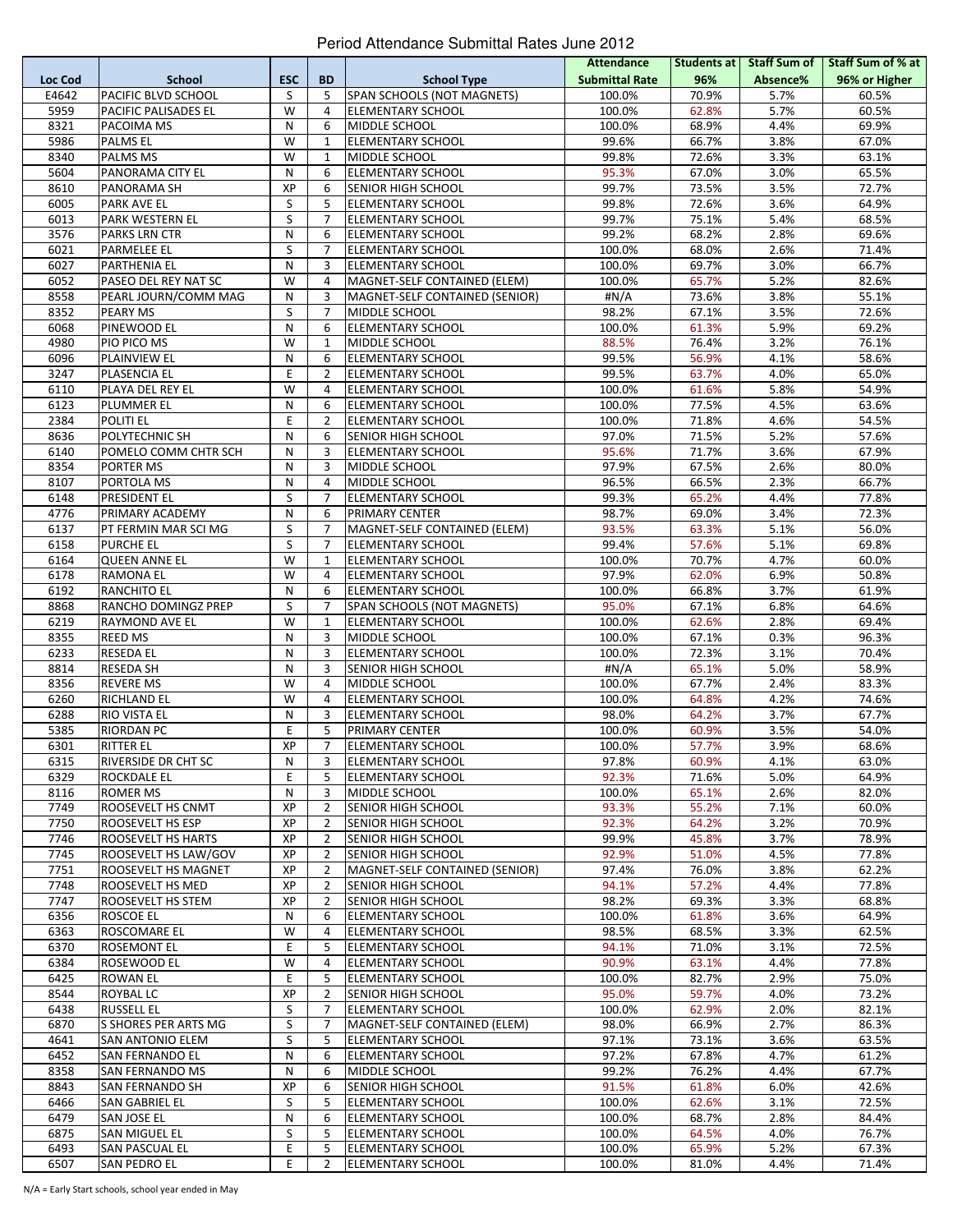|         |                              |            |                |                                | <b>Attendance</b>     | Students at |          | Staff Sum of Staff Sum of % at |
|---------|------------------------------|------------|----------------|--------------------------------|-----------------------|-------------|----------|--------------------------------|
| Loc Cod | <b>School</b>                | <b>ESC</b> | <b>BD</b>      | <b>School Type</b>             | <b>Submittal Rate</b> | 96%         | Absence% | 96% or Higher                  |
| 8850    | SAN PEDRO SH                 | S          | $\overline{7}$ | SENIOR HIGH SCHOOL             | 100.0%                | 66.5%       | 3.2%     | 66.7%                          |
| 7404    | SANTANA ARTS ACADEMY         | N          | 6              | <b>ELEMENTARY SCHOOL</b>       | 97.1%                 | 62.2%       | 2.7%     | 71.4%                          |
| 8716    | SANTEE EDUC COMPLEX          | ХP         | $\overline{2}$ | SENIOR HIGH SCHOOL             | 90.5%                 | 72.0%       | 4.9%     | 58.9%                          |
| 6565    | <b>SATICOY EL</b>            | N          | 6              | <b>ELEMENTARY SCHOOL</b>       | 95.9%                 | 61.4%       | 2.6%     | 79.5%                          |
|         | <b>SATURN EL</b>             | W          |                |                                |                       |             |          |                                |
| 2644    |                              |            | $\mathbf{1}$   | ELEMENTARY SCHOOL              | 100.0%                | 60.2%       | 3.5%     | 79.6%                          |
| 8206    | SCH VIS ARTS/HUM@RFK         | XP         | 2              | SENIOR HIGH SCHOOL             | 100.0%                | 62.8%       | 3.5%     | 72.2%                          |
| 6589    | SELMA EL                     | W          | 4              | ELEMENTARY SCHOOL              | 99.4%                 | 66.9%       | 4.9%     | 58.9%                          |
| 3574    | <b>SENDAK EL</b>             | N          | 6              | <b>ELEMENTARY SCHOOL</b>       | 99.5%                 | 70.9%       | 5.5%     | 48.6%                          |
| 8363    | SEPULVEDA MS                 | N          | 6              | MIDDLE SCHOOL                  | 99.2%                 | 69.3%       | 4.0%     | 64.7%                          |
| 6606    | <b>SERRANIA EL</b>           | N          | 4              | <b>ELEMENTARY SCHOOL</b>       | 99.7%                 | 63.4%       | 3.5%     | 57.9%                          |
| 6501    | SF INST APPLD MEDIA          | XP         | 6              | OTHER LC (OLC) - MIDDLE SCHOOL | 100.0%                | 71.1%       | 6.5%     | 51.1%                          |
| 6665    | <b>SHARP EL</b>              | N          | 6              | <b>ELEMENTARY SCHOOL</b>       | 100.0%                | 69.7%       | 2.3%     | 83.3%                          |
| 6671    | SHENANDOAH EL                | W          | $\mathbf{1}$   | ELEMENTARY SCHOOL              | 87.6%                 | 69.9%       | 3.7%     | 70.0%                          |
| 6685    | SHERIDAN ST EL               | E          | $\overline{2}$ | <b>ELEMENTARY SCHOOL</b>       | 99.8%                 | 71.4%       | 6.1%     | 67.5%                          |
| 6699    | SHERMAN OAKS EL CHTR         | N          | 3              | ELEMENTARY SCHOOL              | 94.0%                 | 68.1%       | 1.8%     | 85.2%                          |
| 6712    | <b>SHIRLEY EL</b>            | N          | 3              | ELEMENTARY SCHOOL              | 100.0%                | 61.2%       | 4.2%     | 59.1%                          |
|         |                              |            |                |                                |                       |             |          |                                |
| 6740    | <b>SHORT EL</b>              | W          | 4              | <b>ELEMENTARY SCHOOL</b>       | 94.6%                 | 60.9%       | 4.1%     | 50.0%                          |
| 6753    | SIERRA PARK EL               | E          | 2              | ELEMENTARY SCHOOL              | 100.0%                | 60.1%       | 5.3%     | 58.3%                          |
| 6767    | SIERRA VISTA EL              | E          | 5              | ELEMENTARY SCHOOL              | 99.2%                 | 60.9%       | 4.0%     | 64.0%                          |
| 8842    | <b>SOCES MAG</b>             | N          | 3              | <b>SPAN MAGNET</b>             | 93.5%                 | 77.3%       | 2.9%     | 75.7%                          |
| 6836    | <b>SOLANO EL</b>             | E          | $\overline{2}$ | <b>ELEMENTARY SCHOOL</b>       | 100.0%                | 85.6%       | 4.4%     | 66.7%                          |
| 6849    | <b>SOTO EL</b>               | E          | $\overline{2}$ | <b>ELEMENTARY SCHOOL</b>       | 100.0%                | 74.6%       | 3.3%     | 78.4%                          |
| 7708    | SOTOMAYOR LA-ARTLAB          | XP         | 5              | SENIOR HIGH SCHOOL             | 87.7%                 | 64.0%       | 2.8%     | 80.0%                          |
| 7707    | SOTOMAYOR LA-HADA            | XP         | 5              | SENIOR HIGH SCHOOL             | 94.6%                 | 61.9%       | 4.9%     | 70.2%                          |
| 8577    | SOTOMAYOR LA-LARS            | XP         | 5              | SENIOR HIGH SCHOOL             | 77.5%                 | 59.2%       | 5.0%     | 80.0%                          |
| 8881    | <b>SOUTH EAST SH</b>         | S          | 5              | SENIOR HIGH SCHOOL             | 100.0%                | 44.5%       | 4.8%     | 68.0%                          |
| 8377    |                              | S          | 5              |                                |                       |             | 4.7%     | 58.5%                          |
|         | SOUTH GATE MS                |            |                | MIDDLE SCHOOL                  | 100.0%                | 67.0%       |          |                                |
| 8871    | <b>SOUTH GATE SH</b>         | S          | 5              | SENIOR HIGH SCHOOL             | 92.6%                 | 53.4%       | 3.5%     | 73.7%                          |
| 6863    | <b>SOUTH PARK EL</b>         | S          | 1              | ELEMENTARY SCHOOL              | 100.0%                | 67.2%       | 2.5%     | 75.9%                          |
| 8153    | SOUTHEAST MS                 | S          | 5              | MIDDLE SCHOOL                  | 100.0%                | 70.7%       | 4.3%     | 51.1%                          |
| 7718    | SRHS #2 COMM & TECH          | XP         | 7              | SENIOR HIGH SCHOOL             | 90.1%                 | 57.6%       | 2.7%     | 72.9%                          |
| 7719    | SRHS #2 GREEN DESIGN         | XP         | $\overline{7}$ | SENIOR HIGH SCHOOL             | 89.8%                 | 52.9%       | 3.9%     | 53.3%                          |
| 7721    | <b>SRHS #2 PERF ARTS</b>     | XP         | 7              | SENIOR HIGH SCHOOL             | 91.1%                 | 55.5%       | 5.4%     | 63.8%                          |
| 8867    | SRHS #2 PUB SRV COMM         | XP         | $\overline{7}$ | SENIOR HIGH SCHOOL             | 90.7%                 | 50.2%       | 6.3%     | 64.2%                          |
| 6890    | <b>STAGG EL</b>              | N          | 3              | <b>ELEMENTARY SCHOOL</b>       | 93.1%                 | 62.3%       | 3.2%     | 79.4%                          |
| 6904    | <b>STANFORD EL</b>           | S          | 5              | <b>ELEMENTARY SCHOOL</b>       | 94.4%                 | 74.0%       | 2.3%     | 82.5%                          |
| 6905    | <b>STANFORD PC</b>           | S          | 5              | PRIMARY CENTER                 | 100.0%                | 60.1%       | 3.6%     | 61.1%                          |
| 6918    | <b>STATE EL</b>              | S          | 5              | <b>ELEMENTARY SCHOOL</b>       | 100.0%                | 72.3%       | 2.6%     | 81.3%                          |
|         |                              |            |                |                                |                       |             |          |                                |
| 7734    | STEM @ BERNSTEIN SH          | XP         | 4              | OTHER LC (OLC) - SENIOR HIGH   | 100.0%                | 58.1%       | 4.0%     | 70.8%                          |
| 6932    | <b>STERRY EL</b>             | W          | 4              | <b>ELEMENTARY SCHOOL</b>       | 99.6%                 | 67.4%       | 2.2%     | 79.4%                          |
| 8387    | <b>STEVENSON MS</b>          | ХP         | $\overline{2}$ | <b>MIDDLE SCHOOL</b>           | 93.2%                 | 79.6%       | 2.1%     | 100.0%                         |
| 6945    | STONEHURST EL                | N          | 6              | ELEMENTARY SCHOOL              | 100.0%                | 56.6%       | 4.2%     | 77.9%                          |
| 6952    | <b>STONER EL</b>             | W          | 4              | <b>ELEMENTARY SCHOOL</b>       | 100.0%                | 67.1%       | 3.4%     | 60.7%                          |
| 6959    | STRATHERN EL                 | N          | 6              | ELEMENTARY SCHOOL              | 99.7%                 | 70.4%       | 3.4%     | 76.4%                          |
| 8396    | <b>SUN VALLEY MS</b>         | XP         | 6              | MIDDLE SCHOOL                  | 91.1%                 | 75.7%       | 6.5%     | 57.1%                          |
| 8093    | <b>SUN VALLEY SH</b>         | XP         | 6              | SENIOR HIGH SCHOOL             | 94.3%                 | 46.0%       | 4.4%     | 61.7%                          |
| 6973    | <b>SUNLAND EL</b>            | N          | 6              | <b>ELEMENTARY SCHOOL</b>       | 100.0%                | 67.6%       | 2.8%     | 67.5%                          |
| 6986    | <b>SUNNY BRAE EL</b>         | N          | 3              | <b>ELEMENTARY SCHOOL</b>       | 100.0%                | 65.9%       | 4.8%     | 59.4%                          |
| 6988    | <b>SUNRISE EL</b>            | ХP         | $\overline{2}$ | <b>ELEMENTARY SCHOOL</b>       | 90.9%                 | 65.7%       | 4.5%     | 66.7%                          |
| 7007    | <b>SUPERIOR EL</b>           | N          | 3              | <b>ELEMENTARY SCHOOL</b>       | 100.0%                | 80.2%       | 3.6%     | 83.3%                          |
| 8406    | <b>SUTTER MS</b>             |            | 4              |                                | 100.0%                | 58.3%       | 2.5%     | 78.8%                          |
|         |                              | N          |                | MIDDLE SCHOOL                  |                       |             |          |                                |
| 7014    | <b>SYLMAR EL</b>             | N          | 6              | <b>ELEMENTARY SCHOOL</b>       | 95.8%                 | 73.5%       | 3.2%     | 64.3%                          |
| 8878    | <b>SYLMAR SH</b>             | ΧP         | 6              | SENIOR HIGH SCHOOL             | #N/A                  | 62.1%       | 1.9%     | 83.8%                          |
| 7027    | <b>SYLVAN PARK EL</b>        | N          | 6              | ELEMENTARY SCHOOL              | 100.0%                | 74.0%       | 3.1%     | 71.1%                          |
| 8880    | <b>TAFT SH</b>               | N          | 4              | SENIOR HIGH SCHOOL             | #N/A                  | 73.7%       | 6.6%     | 56.2%                          |
| 7035    | <b>TAPER EL</b>              | S          | 7              | <b>ELEMENTARY SCHOOL</b>       | 100.0%                | 71.1%       | 4.3%     | 73.3%                          |
| 7041    | <b>TARZANA EL</b>            | N          | 4              | ELEMENTARY SCHOOL              | 100.0%                | 56.1%       | 3.3%     | 69.9%                          |
| 7068    | <b>TELFAIR EL</b>            | N          | 6              | <b>ELEMENTARY SCHOOL</b>       | 100.0%                | 71.7%       | 2.6%     | 87.5%                          |
| 7178    | <b>TOLAND WAY EL</b>         | E          | 5              | <b>ELEMENTARY SCHOOL</b>       | 99.5%                 | 67.1%       | 6.0%     | 50.5%                          |
| 7192    | <b>TOLUCA LAKE EL</b>        | N          | 3              | ELEMENTARY SCHOOL              | 100.0%                | 72.1%       | 3.2%     | 71.9%                          |
| 7198    | <b>TOPANGA EL</b>            | W          | 4              | <b>ELEMENTARY SCHOOL</b>       | 100.0%                | 57.0%       | 2.8%     | 76.3%                          |
|         |                              |            |                |                                |                       |             |          |                                |
| 7201    | <b>TOPEKA DR EL</b>          | N          | 3              | ELEMENTARY SCHOOL              | 94.9%                 | 72.6%       | 2.7%     | 78.6%                          |
| 8606    | <b>TORRES ELA PERF ARTS</b>  | XP         | 5              | SENIOR HIGH SCHOOL             | 97.8%                 | 58.9%       | 4.0%     | 63.1%                          |
| 7773    | <b>TORRES ENG &amp; TECH</b> | ХP         | 5              | SENIOR HIGH SCHOOL             | 97.7%                 | 62.7%       | 2.8%     | 85.7%                          |
| 7775    | <b>TORRES HUM/ART/TECH</b>   | XP         | 5              | SENIOR HIGH SCHOOL             | 84.6%                 | 62.2%       | 3.3%     | 76.2%                          |
| 7772    | <b>TORRES RENAISSANCE</b>    | XP         | 5              | SENIOR HIGH SCHOOL             | 93.1%                 | 64.6%       | 2.4%     | 75.0%                          |
| 7777    | <b>TORRES SOC JST LDSHP</b>  | ХP         | 5              | SENIOR HIGH SCHOOL             | 76.1%                 | 75.9%       | 7.0%     | 41.7%                          |
| 7205    | <b>TOWNE EL</b>              | S          | 7              | <b>ELEMENTARY SCHOOL</b>       | 92.3%                 | 68.6%       | 4.1%     | 60.0%                          |
| 7219    | <b>TRINITY EL</b>            | E          | $\overline{2}$ | ELEMENTARY SCHOOL              | 94.2%                 | 72.7%       | 3.2%     | 69.8%                          |
| 7247    | <b>TULSA EL</b>              | N          | 3              | <b>ELEMENTARY SCHOOL</b>       | 99.7%                 | 73.2%       | 5.5%     | 69.2%                          |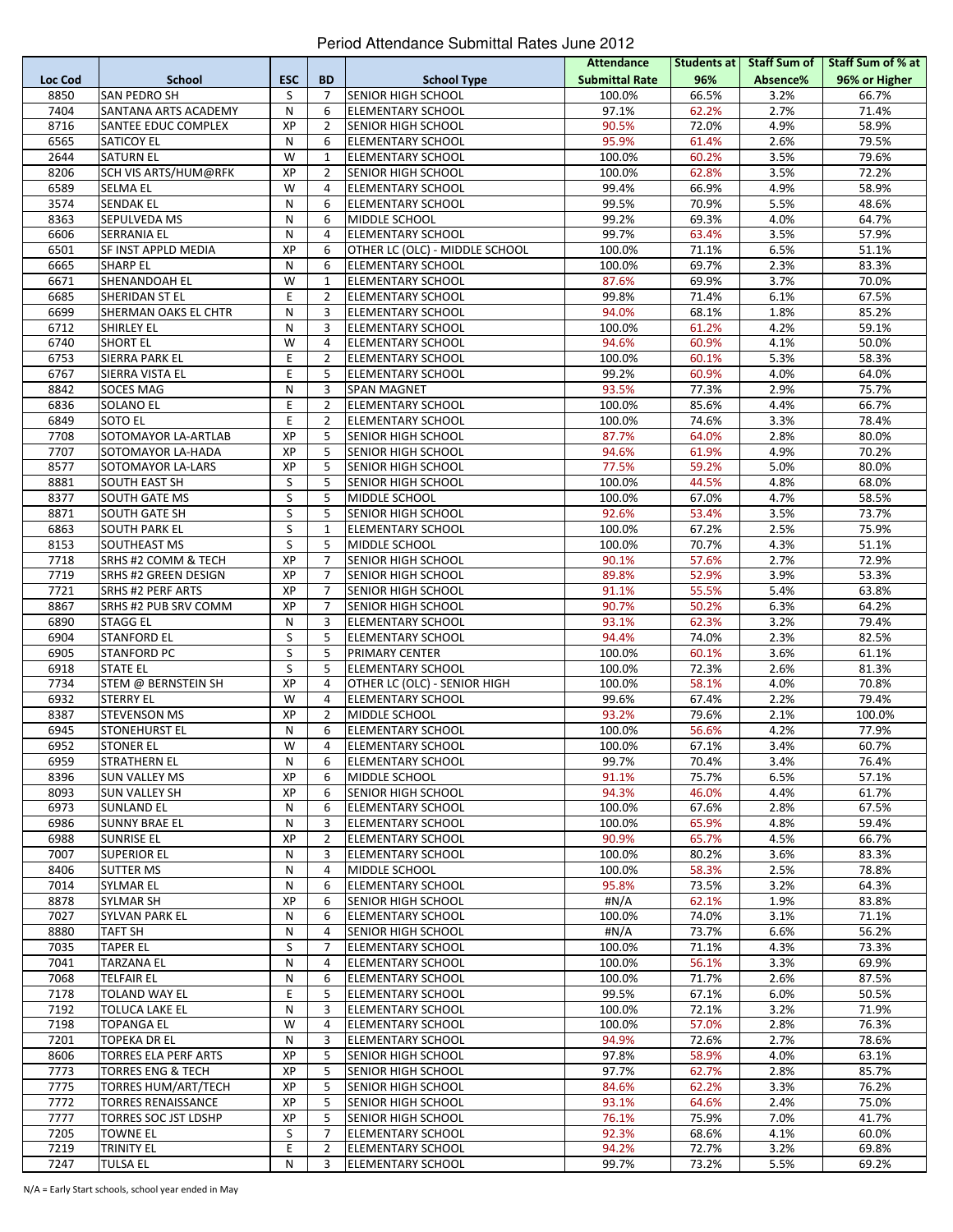|         |                           |            |                |                                | <b>Attendance</b>     | Students at |          | Staff Sum of Staff Sum of % at |
|---------|---------------------------|------------|----------------|--------------------------------|-----------------------|-------------|----------|--------------------------------|
| Loc Cod | <b>School</b>             | <b>ESC</b> | <b>BD</b>      | <b>School Type</b>             | <b>Submittal Rate</b> | 96%         | Absence% | 96% or Higher                  |
| 7260    | <b>TWEEDY EL</b>          | S          | 5              | <b>ELEMENTARY SCHOOL</b>       | 95.2%                 | 62.9%       | 3.0%     | 81.3%                          |
| E7780   | UCLA COMMUNITY SCH        | XP         | $\overline{2}$ | SPAN SCHOOLS (NOT MAGNETS)     | 93.3%                 | 81.2%       | 3.4%     | 76.9%                          |
| 7780    | UCLA COMMUNITY SCH        | ХP         | $\overline{2}$ | SPAN SCHOOLS (NOT MAGNETS)     | 93.0%                 | 63.6%       | 2.9%     | 70.4%                          |
| 7356    | UNION EL                  | E          | $\overline{2}$ | <b>ELEMENTARY SCHOOL</b>       | 98.3%                 | 76.5%       | 1.6%     | 87.5%                          |
|         |                           | W          | 4              |                                | 94.3%                 |             |          | 60.7%                          |
| 8886    | <b>UNIVERSITY SH</b>      |            |                | SENIOR HIGH SCHOOL             |                       | 64.2%       | 3.8%     |                                |
| 7370    | <b>UTAH EL</b>            | E          | $\overline{2}$ | SPAN SCHOOLS (NOT MAGNETS)     | 100.0%                | 64.3%       | 6.0%     | 68.0%                          |
| E7370   | UTAH EL                   | E          | $\overline{2}$ | SPAN SCHOOLS (NOT MAGNETS)     | 100.0%                | 64.5%       | 6.2%     | 64.7%                          |
| 7384    | <b>VALERIO EL</b>         | ${\sf N}$  | 6              | <b>ELEMENTARY SCHOOL</b>       | 97.9%                 | 66.8%       | 4.3%     | 71.1%                          |
| 8898    | VALLEY ACAD ARTS/SCI      | N          | 3              | SENIOR HIGH SCHOOL             | 93.1%                 | 65.6%       | 5.1%     | 57.1%                          |
| 7390    | VALLEY ALTERN MAG         | N          | 3              | SPAN MAGNET                    | 95.2%                 | 74.0%       | 3.5%     | 71.4%                          |
| E7390   | VALLEY ALTERN MAG         | ${\sf N}$  | 3              | <b>SPAN MAGNET</b>             | 96.9%                 | 70.6%       | 3.7%     | 77.0%                          |
| 7397    | <b>VALLEY VIEW EL</b>     | W          | 4              | <b>ELEMENTARY SCHOOL</b>       | 100.0%                | 53.7%       | 3.2%     | 71.9%                          |
| 7419    | VAN DEENE EL              | S          | 7              | ELEMENTARY SCHOOL              | 100.0%                | 70.8%       | 2.8%     | 75.6%                          |
| 7422    | VAN GOGH EL               | ${\sf N}$  | 3              | <b>ELEMENTARY SCHOOL</b>       | 99.6%                 | 78.7%       | 2.9%     | 69.4%                          |
| 7425    | VAN NESS EL               | W          | 1              | <b>ELEMENTARY SCHOOL</b>       | 100.0%                | 73.0%       | 3.3%     | 80.3%                          |
|         |                           |            |                |                                |                       |             |          |                                |
| 7438    | VAN NUYS EL               | N          | 6              | ELEMENTARY SCHOOL              | 97.3%                 | 66.7%       | 6.0%     | 40.6%                          |
| 8434    | VAN NUYS MS               | ${\sf N}$  | 3              | MIDDLE SCHOOL                  | 100.0%                | 70.1%       | 4.7%     | 51.0%                          |
| 8893    | VAN NUYS SH               | ${\sf N}$  | 6              | SENIOR HIGH SCHOOL             | #N/A                  | 80.6%       | 4.4%     | 65.3%                          |
| 7411    | <b>VANALDEN EL</b>        | N          | 3              | ELEMENTARY SCHOOL              | 100.0%                | 69.6%       | 1.7%     | 87.1%                          |
| 7466    | <b>VENA EL</b>            | ${\sf N}$  | 6              | <b>ELEMENTARY SCHOOL</b>       | 100.0%                | 81.6%       | 2.7%     | 80.0%                          |
| 8907    | <b>VENICE SH</b>          | W          | 4              | SENIOR HIGH SCHOOL             | 99.9%                 | 62.5%       | 2.8%     | 75.0%                          |
| 8914    | <b>VERDUGO HILLS SH</b>   | N          | 6              | SENIOR HIGH SCHOOL             | #N/A                  | 64.1%       | 3.3%     | 73.6%                          |
| 7479    | <b>VERMONT EL</b>         | E          | $\mathbf{1}$   | <b>ELEMENTARY SCHOOL</b>       | 98.2%                 | 60.7%       | 2.9%     | 78.1%                          |
| 7493    | <b>VERNON CITY EL</b>     | S          | 5              | <b>ELEMENTARY SCHOOL</b>       | 93.7%                 | 81.3%       | 5.6%     | 39.5%                          |
| 7507    | <b>VICTORIA EL</b>        | S          | 5              | <b>ELEMENTARY SCHOOL</b>       | 100.0%                | 74.4%       | 3.2%     | 73.3%                          |
|         |                           | ${\sf N}$  | 6              |                                |                       |             |          |                                |
| 7521    | <b>VICTORY EL</b>         |            |                | <b>ELEMENTARY SCHOOL</b>       | 100.0%                | 70.4%       | 1.7%     | 80.0%                          |
| 7534    | <b>VINE EL</b>            | W          | 1              | <b>ELEMENTARY SCHOOL</b>       | 99.7%                 | 72.1%       | 2.5%     | 77.8%                          |
| 7548    | <b>VINEDALE EL</b>        | ${\sf N}$  | 6              | <b>ELEMENTARY SCHOOL</b>       | 100.0%                | 57.0%       | 3.3%     | 84.8%                          |
| 7562    | VINTAGE MATH/SCI MAG      | N          | 3              | MAGNET-SELF CONTAINED (ELEM)   | 100.0%                | 75.6%       | 4.2%     | 53.8%                          |
| 8462    | <b>VIRGIL MS</b>          | E          | $\overline{2}$ | MIDDLE SCHOOL                  | 100.0%                | 68.9%       | 5.2%     | 55.2%                          |
| 7575    | <b>VIRGINIA EL</b>        | W          | $\mathbf{1}$   | <b>ELEMENTARY SCHOOL</b>       | 100.0%                | 55.6%       | 2.9%     | 71.4%                          |
| 7400    | VISTA DEL VALLE ACAD      | N          | 6              | ELEMENTARY SCHOOL              | 99.6%                 | 73.8%       | 5.0%     | 55.4%                          |
| 8117    | <b>VISTA MS</b>           | XP         | 6              | MIDDLE SCHOOL                  | 100.0%                | 62.0%       | 5.0%     | 77.1%                          |
| 7589    | <b>WADSWORTH EL</b>       | E          | 7              | <b>ELEMENTARY SCHOOL</b>       | 99.8%                 | 69.5%       | 5.5%     | 50.9%                          |
| 7603    | <b>WALGROVE EL</b>        | W          | 4              | ELEMENTARY SCHOOL              | 100.0%                | 57.2%       | 4.3%     | 61.1%                          |
| 4640    | <b>WALNUT PARK EL</b>     | S          | 5              | <b>ELEMENTARY SCHOOL</b>       | 94.0%                 | 68.6%       | 4.2%     | 55.2%                          |
|         |                           | W          | 4              |                                |                       |             |          |                                |
| 7616    | <b>WARNER EL</b>          |            |                | <b>ELEMENTARY SCHOOL</b>       | 97.6%                 | 69.5%       | 5.4%     | 60.0%                          |
| 7630    | <b>WASHINGTON PC</b>      | S          | $\mathbf{1}$   | PRIMARY CENTER                 | 99.2%                 | 56.6%       | 5.3%     | 58.9%                          |
| 8928    | <b>WASHINGTON PREP SH</b> | XP         | $\mathbf{1}$   | SENIOR HIGH SCHOOL             | 82.1%                 | 55.6%       | 2.4%     | 85.7%                          |
| 8481    | <b>WEBSTER MS</b>         | W          | 4              | <b>MIDDLE SCHOOL</b>           | 100.0%                | 48.8%       | 4.1%     | 63.9%                          |
| 7151    | WEEMES EL                 | W          | $\mathbf{1}$   | ELEMENTARY SCHOOL              | 100.0%                | 57.6%       | 3.0%     | 72.0%                          |
| 7634    | <b>WEIGAND EL</b>         | ХP         | 7              | <b>ELEMENTARY SCHOOL</b>       | 95.1%                 | 57.2%       | 4.3%     | 69.4%                          |
| 7637    | WELBY WAY EL CHT SCH      | N          | 3              | <b>ELEMENTARY SCHOOL</b>       | 99.0%                 | 81.9%       | 6.9%     | 76.9%                          |
| 8943    | WESM HLTH/SPORTS MED      | W          | 4              | MAGNET-SELF CONTAINED (SENIOR) | 98.8%                 | 72.1%       | 4.6%     | 78.4%                          |
| 8748    | WEST ADAMS PREP SH        | XP         | $\overline{2}$ | SENIOR HIGH SCHOOL             | 95.8%                 | 46.2%       | 3.3%     | 69.9%                          |
| 7644    | <b>WEST ATHENS EL</b>     | W          | 1              | <b>ELEMENTARY SCHOOL</b>       | 100.0%                | 55.8%       | 4.4%     | 66.4%                          |
| 7649    | WEST HOLLYWOOD EL         | W          | 4              | <b>ELEMENTARY SCHOOL</b>       | 93.8%                 | 74.8%       | 3.8%     | 60.1%                          |
|         |                           |            |                |                                |                       |             |          |                                |
| 7654    | <b>WEST VERNON EL</b>     | E          | $\overline{7}$ | ELEMENTARY SCHOOL              | 95.9%                 | 72.9%       | 3.7%     | 83.3%                          |
| 7671    | <b>WESTERN EL</b>         | W          | $\mathbf{1}$   | <b>ELEMENTARY SCHOOL</b>       | 100.0%                | 60.9%       | 4.4%     | 59.1%                          |
| 7699    | <b>WESTMINSTER EL</b>     | W          | 4              | <b>ELEMENTARY SCHOOL</b>       | 100.0%                | 68.2%       | 2.3%     | 84.4%                          |
| 7712    | <b>WESTPORT HTS EL</b>    | W          | 4              | ELEMENTARY SCHOOL              | 99.6%                 | 61.2%       | 3.5%     | 64.9%                          |
| E3311   | WESTSIDE GLBL AWR MG      | W          | 4              | SPAN MAGNET                    | 100.0%                | 56.8%       | 4.2%     | 71.8%                          |
| 3311    | WESTSIDE GLBL AWR MG      | W          | 4              | <b>SPAN MAGNET</b>             | 100.0%                | 76.3%       | 3.8%     | 68.8%                          |
| 7740    | WESTWOOD EL               | W          | 4              | <b>ELEMENTARY SCHOOL</b>       | 98.6%                 | 77.2%       | 4.1%     | 77.8%                          |
| 2542    | WHITE EL                  | E          | $\overline{2}$ | <b>ELEMENTARY SCHOOL</b>       | 100.0%                | 76.7%       | 4.1%     | 73.5%                          |
| 8487    | <b>WHITE MS</b>           | S          | $\overline{7}$ | MIDDLE SCHOOL                  | 96.7%                 | 70.2%       | 2.5%     | 79.8%                          |
| 7767    | WHITE POINT EL            | S          | 7              | ELEMENTARY SCHOOL              | 100.0%                | 68.8%       | 4.0%     | 55.8%                          |
| 7774    | <b>WILBUR EL</b>          | ${\sf N}$  | 4              | <b>ELEMENTARY SCHOOL</b>       | 100.0%                | 68.5%       | 4.8%     | 56.1%                          |
|         |                           |            |                |                                |                       |             |          |                                |
| 8490    | <b>WILMINGTON MS</b>      | S          | 7              | MIDDLE SCHOOL                  | 100.0%                | 81.0%       | 3.8%     | 64.3%                          |
| 7781    | <b>WILMINGTON PARK EL</b> | S          | 7              | <b>ELEMENTARY SCHOOL</b>       | 100.0%                | 74.7%       | 3.2%     | 80.0%                          |
| 7795    | <b>WILSHIRE CREST EL</b>  | W          | $\mathbf{1}$   | <b>ELEMENTARY SCHOOL</b>       | 100.0%                | 60.8%       | 3.3%     | 78.8%                          |
| 2619    | <b>WILSHIRE PARK EL</b>   | W          | $\overline{2}$ | <b>ELEMENTARY SCHOOL</b>       | 99.3%                 | 73.5%       | 6.2%     | 56.5%                          |
| 8618    | <b>WILSON SH</b>          | E          | $\overline{2}$ | SENIOR HIGH SCHOOL             | 99.8%                 | 57.6%       | 4.5%     | 55.7%                          |
| 7808    | <b>WILTON PL EL</b>       | W          | $\overline{2}$ | <b>ELEMENTARY SCHOOL</b>       | 100.0%                | 79.6%       | 5.0%     | 56.6%                          |
| 7822    | WINDSOR M/S AERO MAG      | W          | 1              | MAGNET-SELF CONTAINED (ELEM)   | 78.5%                 | 62.1%       | 3.4%     | 65.8%                          |
| 7836    | WINNETKA EL               | Ν          | 3              | ELEMENTARY SCHOOL              | 100.0%                | 60.5%       | 5.9%     | 47.1%                          |
| 6872    | <b>WISDOM EL</b>          | S          | $\overline{7}$ | <b>ELEMENTARY SCHOOL</b>       | 100.0%                | 68.0%       | 3.4%     | 67.6%                          |
| 7849    | WONDERLAND EL             | W          | 4              | ELEMENTARY SCHOOL              | 99.3%                 | 72.3%       | 4.2%     | 67.1%                          |
|         |                           |            |                |                                |                       |             |          |                                |
| 7863    | <b>WOODCREST EL</b>       | ХP         | 1              | ELEMENTARY SCHOOL              | 98.5%                 | 51.7%       | 3.3%     | 68.4%                          |
| 7877    | WOODLAKE EL               | N          | 3              | <b>ELEMENTARY SCHOOL</b>       | 100.0%                | 64.9%       | 3.2%     | 69.6%                          |